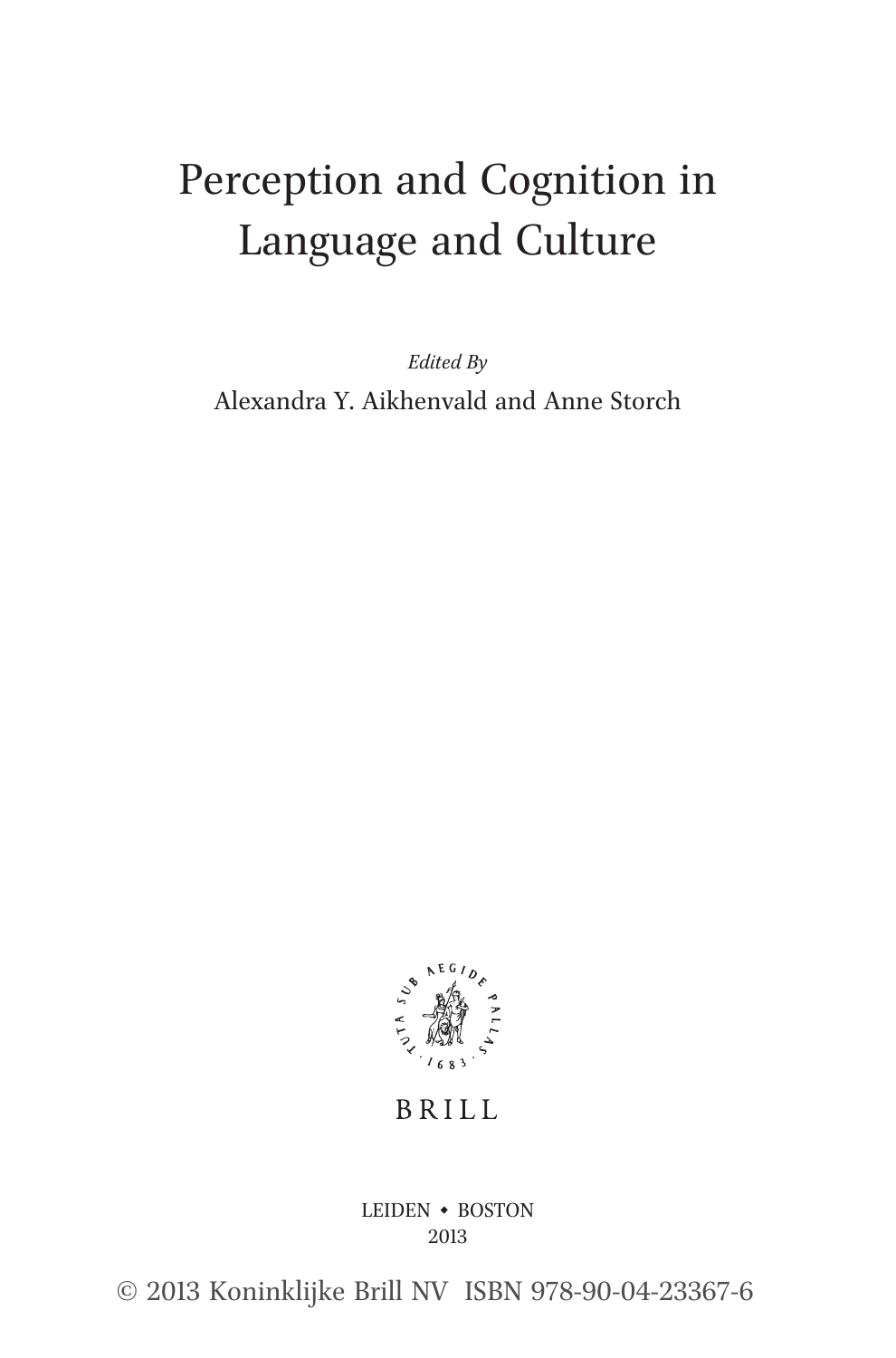# **CONTENTS**

|                |                                                                                                                          | vii  |
|----------------|--------------------------------------------------------------------------------------------------------------------------|------|
|                |                                                                                                                          | ix   |
|                |                                                                                                                          | xiii |
|                |                                                                                                                          | xix  |
| $\mathbf{1}$   | Linguistic Expression of Perception and Cognition:<br>Alexandra Y. Aikhenvald and Anne Storch                            | 1    |
| $\overline{2}$ | Anne Storch                                                                                                              | 47   |
| 3              | Source of Information and Unexpected Information in<br>!Xun-Evidential, Mirative and Counterexpectation<br>Christa König | 69   |
| $\overline{4}$ | Willem F.H. Adelaar                                                                                                      | 95   |
| 5              | Seeing, Hearing and Thinking in Korowai, a Language of<br>Lourens de Vries                                               | 111  |
| 6              | Perception and Cognition in Manambu, a Papuan Language<br>Alexandra Y. Aikhenvald                                        | 137  |
| 7              | From Body to Knowledge: Perception and Cognition in<br>Matthias Brenzinger and Anne-Maria Fehn                           | 161  |
| 8              | Perception Verbs and Their Semantics in Dongolawi<br>Angelika Jakobi and El-Shafie El-Guzuuli                            | 193  |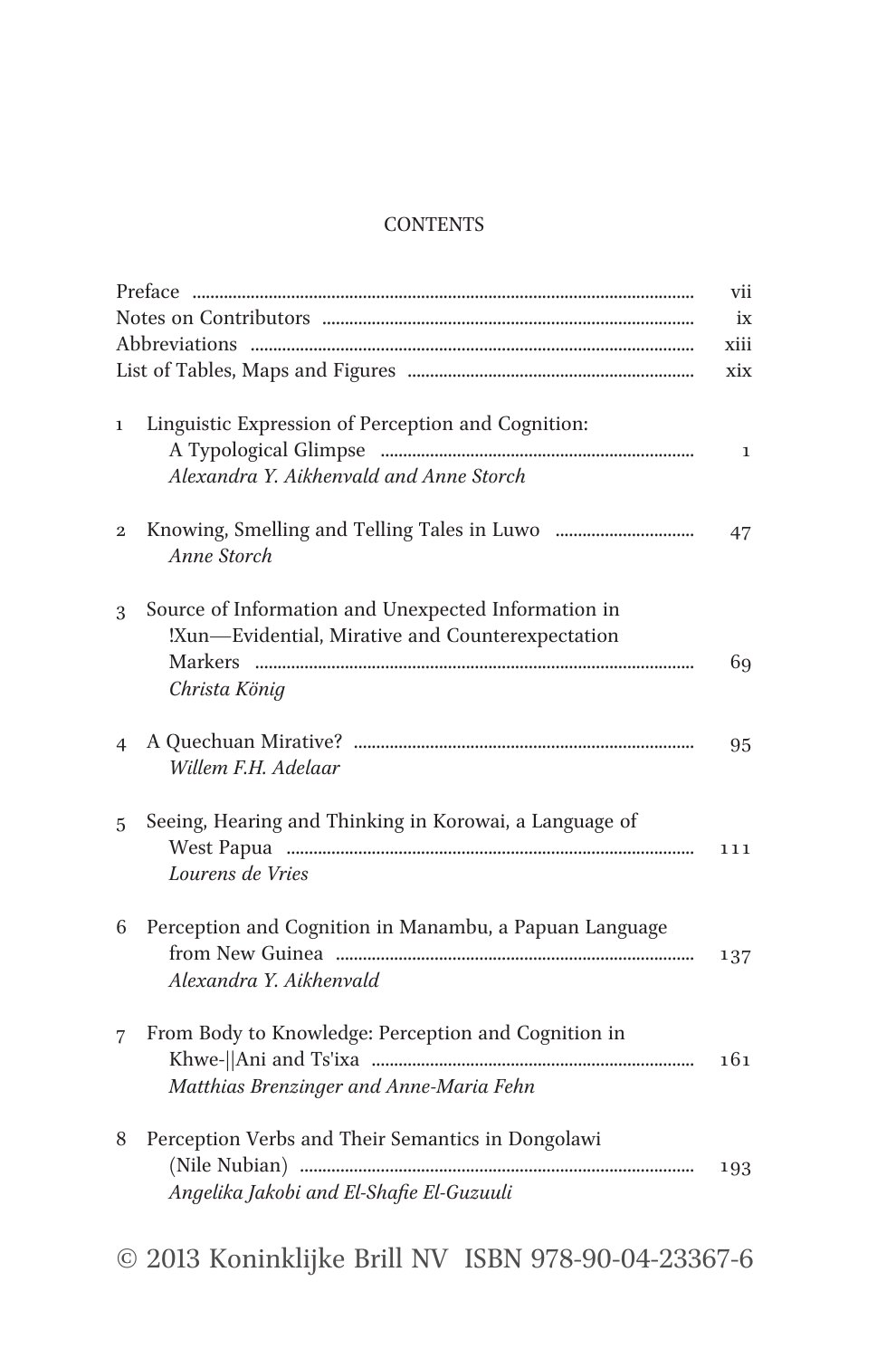# vi CONTENTS

| Excite Your Senses: Glances into the Field of Perception and<br>9<br>Gertrud Schneider-Blum and Gerrit J. Dimmendaal | 217 |  |  |  |
|----------------------------------------------------------------------------------------------------------------------|-----|--|--|--|
| 10<br>Marilena Thanassoula                                                                                           | 251 |  |  |  |
|                                                                                                                      | 271 |  |  |  |
|                                                                                                                      | 274 |  |  |  |
|                                                                                                                      |     |  |  |  |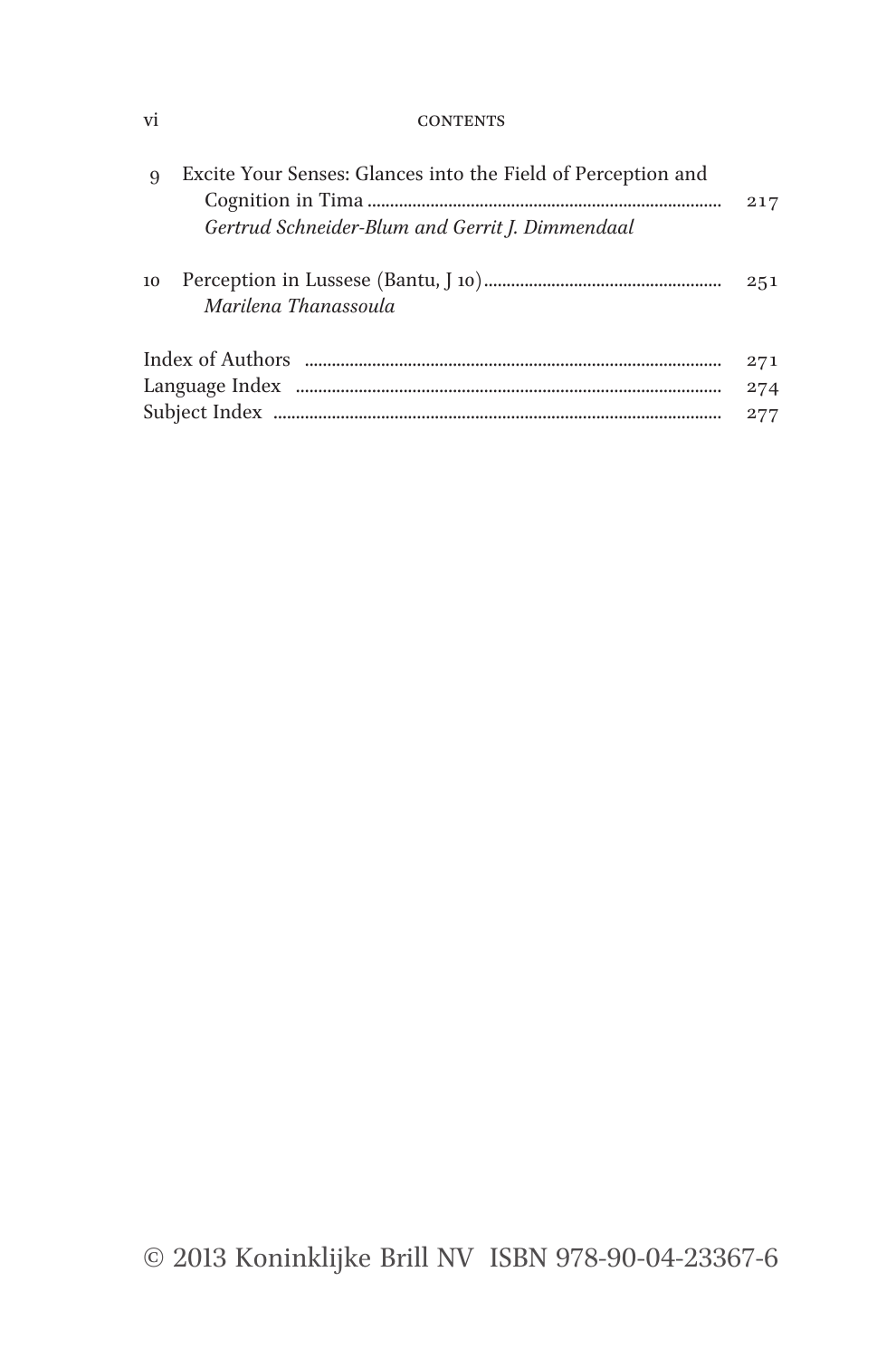#### CHAPTER EIGHT

# PERCEPTION VERBS AND THEIR SEMANTICS IN DONGOLAWI (NILE NUBIAN)1

### Angelika Jakobi and El-Shafie El-Guzuuli

#### 1 INTRODUCTION

The Dongolawi language is spoken in the Nile Valley of northern Sudan, roughly between the 3rd cataract south of Kerma town upstream to the big bend of the Nile near ed-Debba (as shown on Map 8.1). 'Dongolawi' is an Arabic term based on the name of the town of Old Dongola on the eastern side of the Nile, which was the centre of Makuria, the famous Christian kingdom that flourished between the 6th and 14th century. Today's Dongola was founded during the 19th century on the western side of the Nile. The Dongolawi speakers call their language Andaandi *(an-daa-n-di)* '[the language] of my/our home'.

Dongolawi speakers are also speakers of Sudanese Colloquial Arabic, the lingua franca of Sudan. Arabic/Dongolawi bilingualism can be characterized as replacive in the sense that Dongolawi is threatened by complete replacement by Arabic (Jakobi 2008). This is reflected by the dwindling number of Dongolawi speakers and the growing impact of Arabic on this language. This paper will show that Arabic loan words are attested even in the semantic field of perception verbs.

Dongolawi is closely related to Kenzi which is spoken in southern Egypt. In linguistic studies, therefore, both languages are often referred to by one term, Kenzi-Dongolawi, even though, *Ethnologue* now treats Kenzi and Dongolawi as two separate languages (i.e. [xnz] and [dgl], respectively). Along with Nobiin and Old Nubian these languages form the Eastern, i.e. Nile Nubian branch of the Nubian language family. Nubian is a member of the Northern sub-group of Eastern Sudanic and ultimately classified as a Nilo-Saharan language.

<sup>&</sup>lt;sup>1</sup> We gratefully acknowledge Alexandra Aikhenvald and Anne Storch's commentary on the first draft of this paper. We are also very grateful to Gerrit Dimmendaal for reading a more recent draft. His suggestions have deepened our understanding of the topic.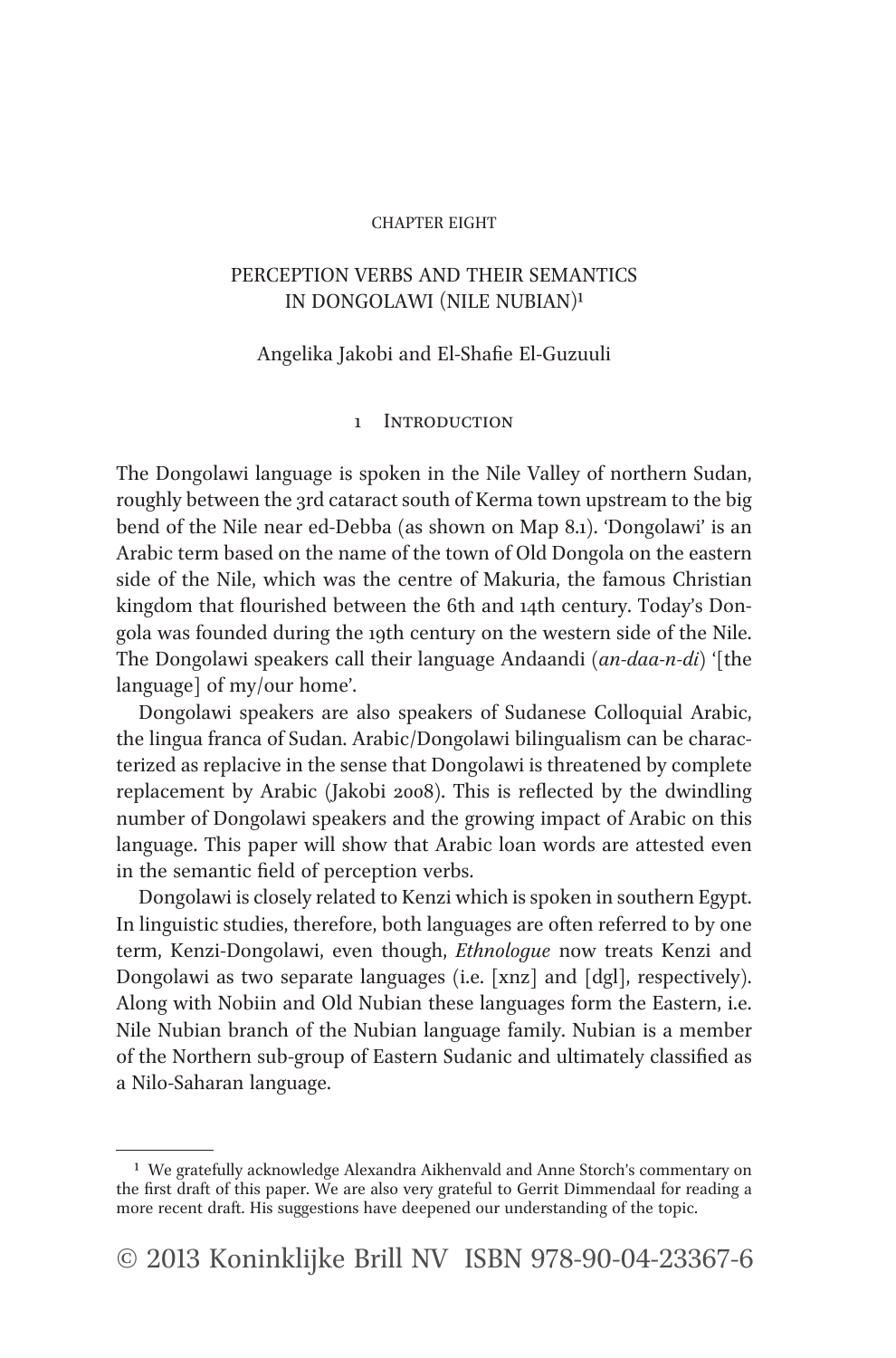

Map 8.1. The location of Dongolawi and other Nubian languages

Kenzi-Dongolawi boasts a long record of linguistic studies including the works of Leo Reinisch (1879, 1911), Richard Lepsius (1880), Herman Almkvist (1911), Gertrud von Massenbach (1933), and Charles H. Armbruster. The latter published an impressively detailed Dongolawi grammar (1960) and lexicon (1965). There are a large number of annotated Kenzi texts published by Heinrich Schäfer (1917 and 1935), by Hermann Junker, and Heinrich Schäfer (1921). Moreover, Gertrud von Massenbach (1962) published a volume of Kenzi and Dongolawi texts along with a glossary. The first modern study of Kenzi is Ahmed Sokarno Abdel-Hafiz' reference grammar of Kunuz (i.e. Kenzi) published in 1988. Recently linguistic research on Dongolawi has been resumed by Marcus Jaeger and Kamal Hissein (2008) as well as by Marcus Jaeger and El-Shafie El-Guzuuli (2012). Moreover, Naasir Satti (2008), a mother tongue speaker of Dongolawi, has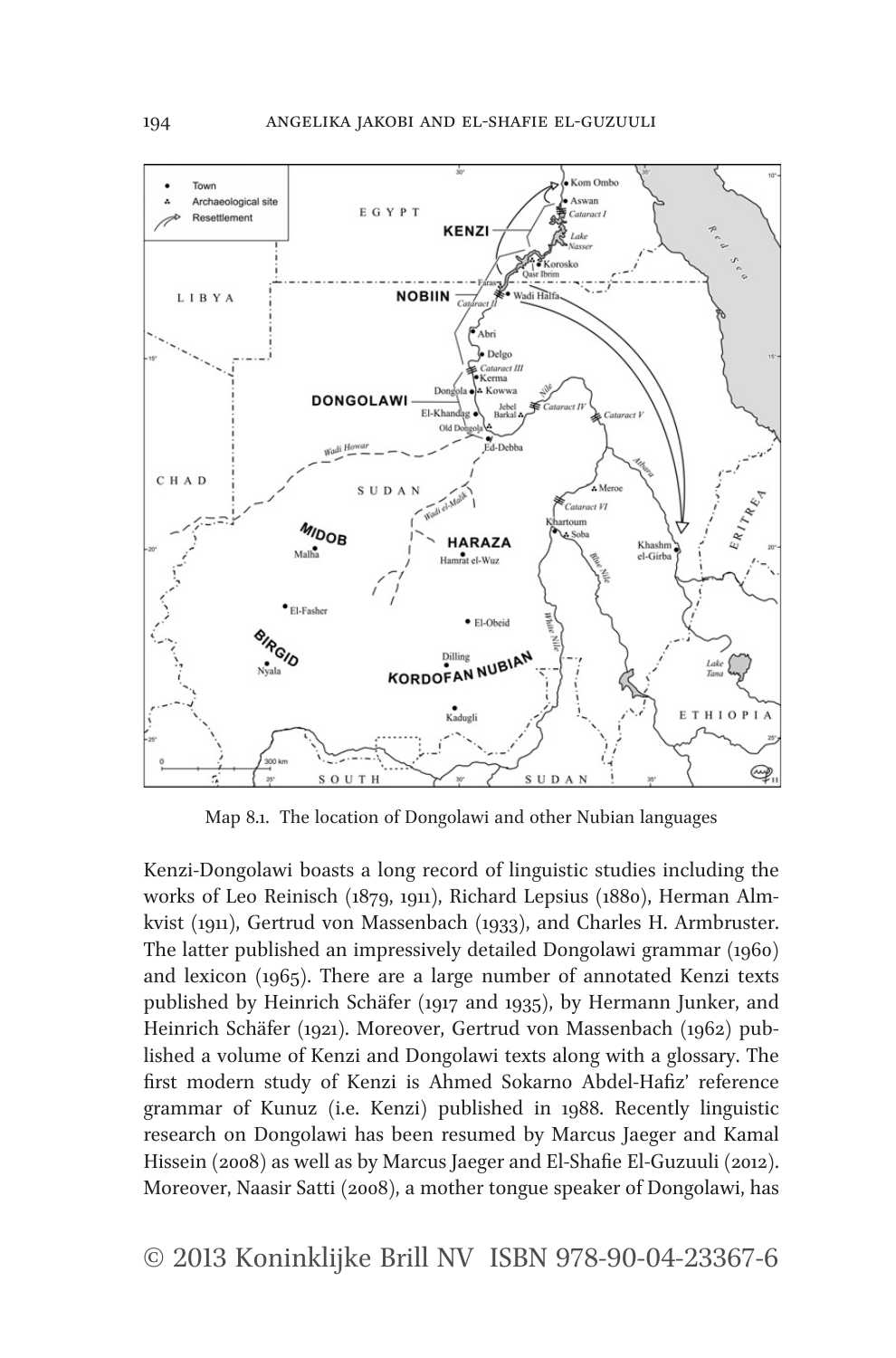written a PhD thesis focussing on the grammatical analysis of phrases and clauses. While in previous linguistic studies of Dongolawi and Kenzi tonal issues were completely ignored, Satti's thesis provides first preliminary evidence that tone is grammatically and lexically important.

The data in this paper are not tone-marked, however, because it is not based on fieldwork carried out within a Dongolawi language community. Rather, the data is drawn from different sources, comprising Massenbach's Dongolawi texts (examples below are marked by M), Armbruster's Dongolese lexicon (DL), Dongolawi proverbs provided by Marcus Jaeger (MJ), examples from Naasir Satti (NS),<sup>2</sup> and, most importantly, from the co-author, El-Shafie El-Guzuuli (Sh)<sup>3</sup> who is a native speaker of Dongolawi engaged in the maintenance and revitalization of his mother tongue as well as in developing a Dongolawi orthography. In fact, this paper has emerged from the authors' ongoing discussion of linguistic and orthographic issues encountered in Dongolawi.

Dongolawi is characterized by the following typological features. It has basic SV/AOV constituent order, but OAV order is also attested (see example 15 below). Grammatical relations are expressed both by participant markers on the verb and by the clitic case marker *=gi* on the object constituent. The Agent role is encoded as unmarked subject, as illustrated in (1). The same morphosyntactic pattern is found in (2), although the unmarked subject constituent encodes a natural phenomenon (rather than an animate, instigating Agent). Locative, ablative, directional, and temporal noun phrases are marked by the clitics *=r* (or its allomorphs *=ir/do/ro*), *=ged, =gaddi*, and *=gi*, respectively.

In view of the fact that grammatical relations are morphologically marked on the verb and on the object constituent, Dongolawi is considered to be both head-marking and dependent-marking on the clause level.4

(1) Esmaan elum=gi bee-ko-n Sh <name> crocodile=obj kill-per-3sg Osman has killed a crocodile

<sup>2</sup> We gratefully acknowledge the Dongolawi data which Marcus Jaeger and Naasir Satti contributed to our paper.

<sup>&</sup>lt;sup>3</sup> All examples are written according to the Dongolawi orthography rules developed by Marcus Jaeger and El-Shafie El-Guzuuli (2012).

<sup>4</sup> The terms head-marking and dependent-marking are adopted from Nichols (1986).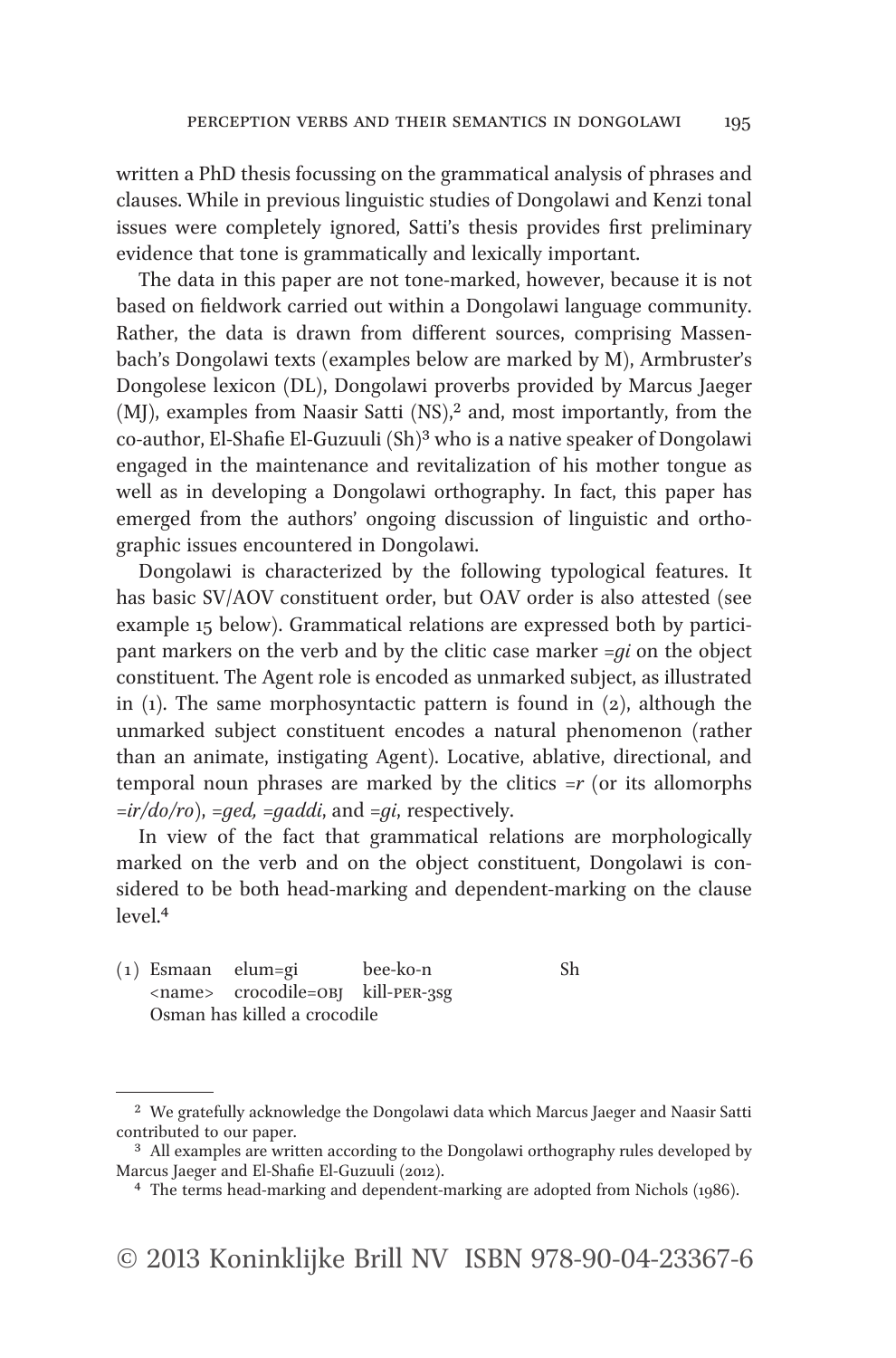(2) aru man katre=gi boor-kir-edol-in Sh rain that wall=obj fall-caus-prosp-3sg rain is about to cause that wall fall down

According to Satti (2008), there are two genitive constructions, i) type 1 with the possessor (marked by the clitic  $=n$ ) preceding the possessed, ii) type 2 with the possessed preceding the possessor (marked by *=n*) plus the property marker *(-di).* The latter construction is illustrated in the language name *an-daa-n-di* above. Adjectives follow their head noun, whereas demonstratives precede it.

The morphological structure is generally agglutinative but inflectional morphemes on the verb are often fused. Verbal morphology is rich in derivational and inflectional morphemes. Verbs are obligatorily inflected for person and number of the subject. Person and number of the subject are often fused, i.e. syncretism occurs in this grammatical domain. Furthermore, the morphological contrasts between the 2nd and 3rd person singular as well as between the 1st and 2nd person plural are neutralized; they are marked by *-n* and *-u*, respectively.

There are several derivational suffixes that either raise or reduce transitivity, including a transitivizer *(-ir)*, causative *(-kir, -kiddi)*, benefactive *(-tir, -deen)*, passive *(-katti)*, stative/progressive *(-buu)*, and inchoative morpheme *(-an).* Among the morphemes marking tense, aspect, and mood, there are two referring to events in the past. The choice between these suffixes, *-ko* (*-go*) and *-si* (glossed as PER and PST) depends on whether they occur in a main or subordinate clause.

A conspicuous feature of Dongolawi clauses are multiverb constructions composed of individual verbs which may also occur in monoverbal clauses. Compare *nog* in the multiverb constructions (3) and (4) to (12) where *nog* represents the only verb in the subordinate clause. In a multiverb construction, the final verb takes the inflectional morphemes whose values for person, number, tense, mood, negation have scope over the entire clause, as seen in (3) and (4). A series of individual verbs may be non-contiguous allowing other constituents to occur between the verbs, as illustrated by the locative noun phrase in (24) and by the object clause in  $(30)$ . Furthermore, the individual verbs may have the same or different transitivity values. While in example (3) *nii-ed* 'drink' represents a transitive verb with *ʃay=gi* 'tea' as its syntactic object, the verbs *imbel* and *nog* are intransitive verbs.

Although the individual verbs in a multiverb construction share the inflectional values for person, number, tense, mood, and negation,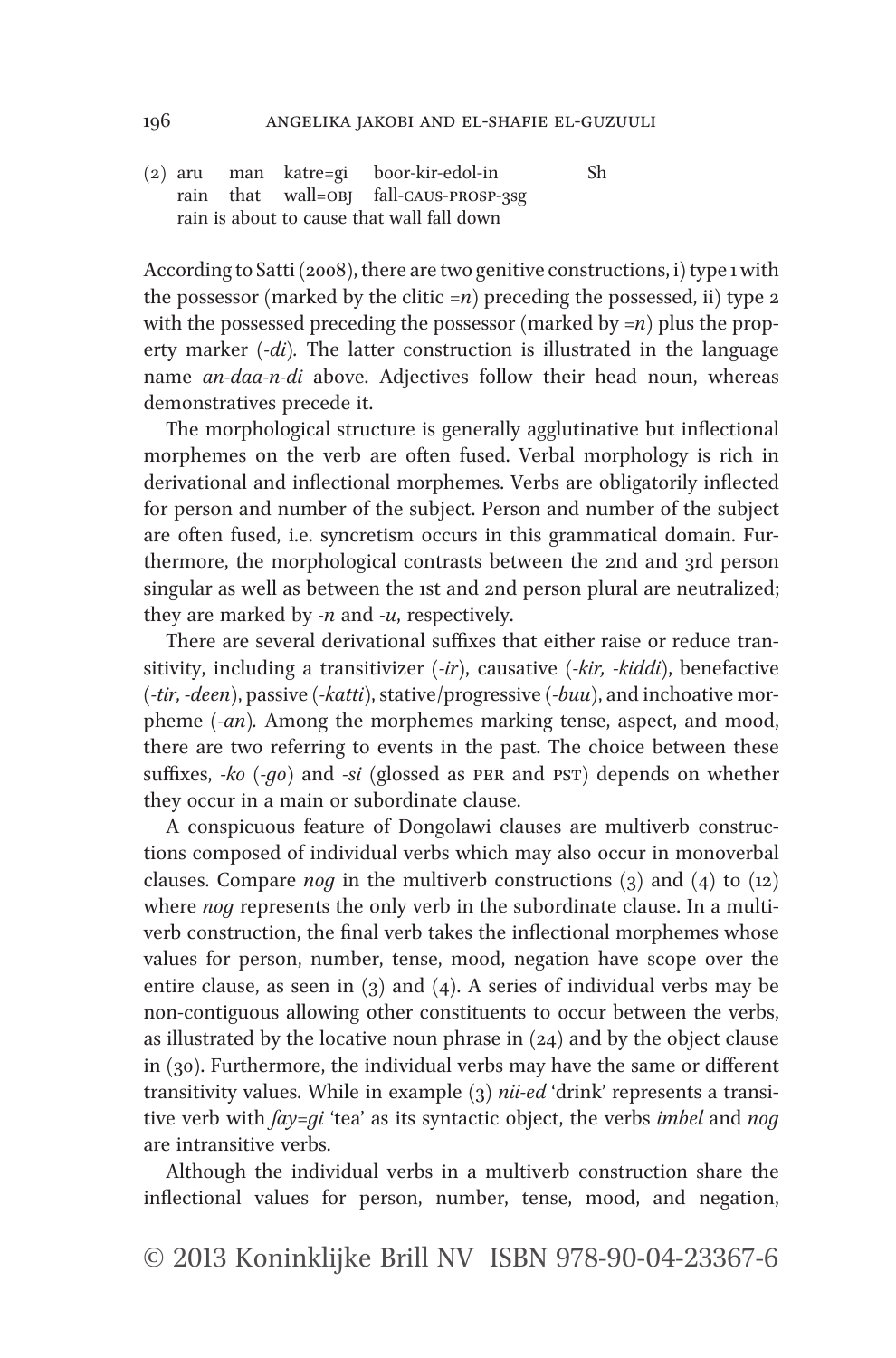they may be marked by different aspect markers, as shown by the suffixes *-os* and *-ed* in example (3). Armbruster (1960: §3790) claims that *-os* and *-ed* do not occur on stative verbs like *buu* 'lie', *aag* 'sit, squat', *daa* 'exist', *e* 'say', which suggests that the occurrence of these morphemes may be motivated by telicity. More research, however, is needed to find out about the distribution and function of these aspect morphemes. Contrary to Armbruster's observation, the verb *aag* very commonly takes the suffix -ed, such as in *esmaan ar gonon uguun toortin bokkon aaged nogkon* 'Osman sat with us till midnight and left'. For the time being, in the examples below, the aspect markers *-os* and *-ed* will be glossed as ASP1 and asp2, respectively.

| $(3)$ fay=gi | nii-ed                                                                             | bedd-os imbel nog-iran |                                                       | М  |
|--------------|------------------------------------------------------------------------------------|------------------------|-------------------------------------------------------|----|
|              | they drink tea, pray, rise and walk away                                           |                        | tea=OBJ drink-ASP2 pray-ASP1 get_up go_along-PRES.3pl |    |
|              | $(4)$ imbel nog ju kal-we<br>get_up go_along go eat-IMP.2pl<br>get up, go and eat! |                        |                                                       | Sh |

Examples  $(3)$  and  $(4)$  also illustrate that in a multiverb construction the order of components is iconic, i.e. the linear order of individual verbs reflects the chronological sequence of events. However, as we will show below, when such constructions involve perception verbs they may acquire a purpose reading.

In sum, the typological characteristics of the multiverb constructions in Dongolawi suggest that we are dealing with serial verb constructions as defined by Aikhenvald (2006) in her cross-linguistic study.

#### 2 RESEARCH QUESTIONS

This paper is restricted to five sensory modalities: sight, hearing, smell, touch, and taste. It is concerned with the question how they are expressed by the corresponding physical perception verbs. The events associated with these sense-modalities comprise i) controlled/conscious attentive activities, e.g. *look at, listen to, smell/take a snifff at*, ii) uncontrolled spontaneous experiences, e.g. *see, hear, smell*, and iii) source/phenomenon-based states or inchoative processes, e.g. *be visible, sound, emit a smell*. In other words, physical perception may be activity-oriented, experience-oriented, or source-oriented.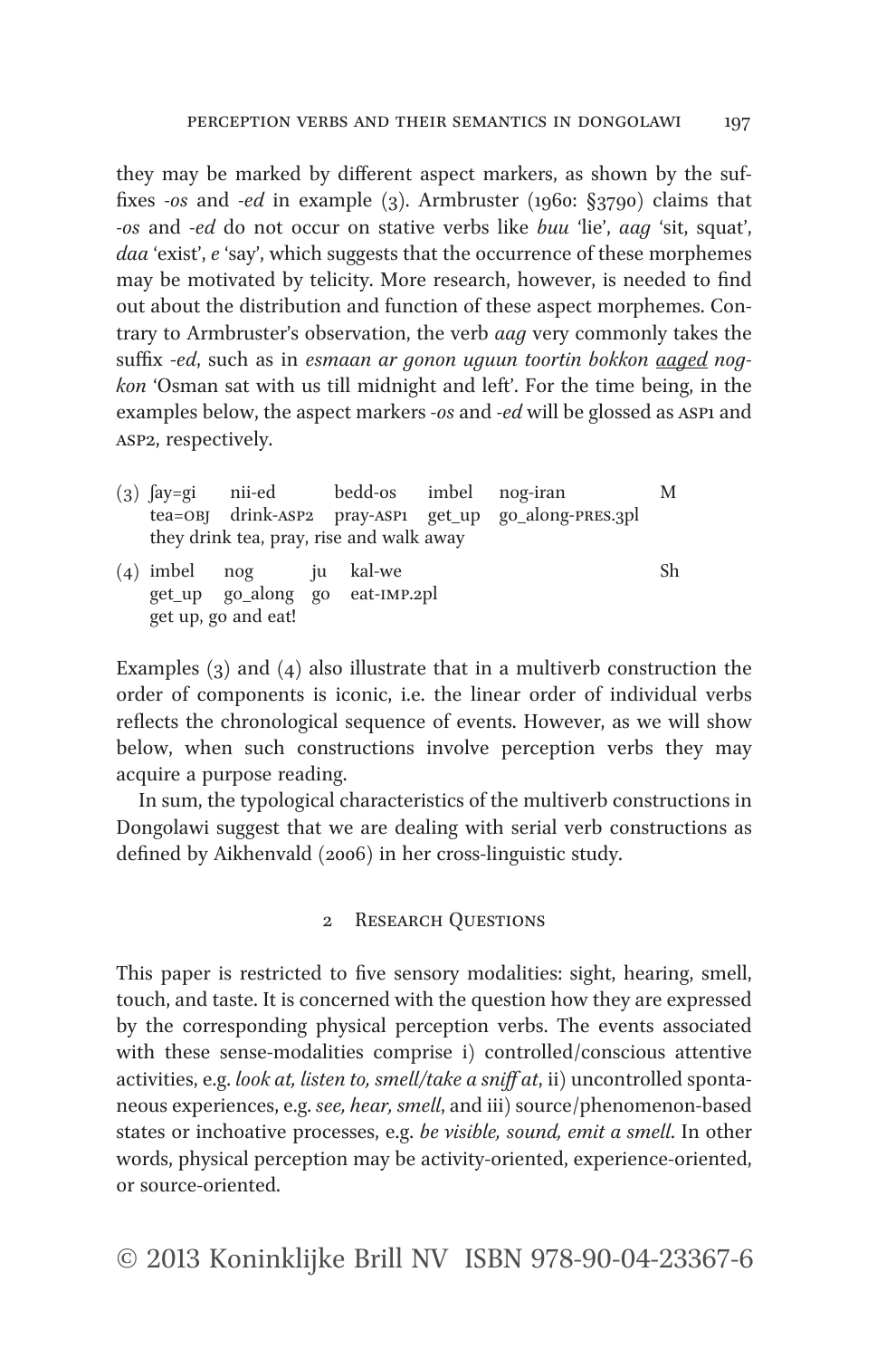In contrast to a prototypically transitive event involving an initiating or instigating Agent and an afffected Patient, both an attentive activityoriented event and an uncontrolled spontaneous experience-oriented event lack prototypical transitivity. Rather, perceptional events are associated with the semantic roles of Experiencer (the perceiving entity) and Source/Phenomenon (the perceived entity). In some languages, the semantic roles of Experiencer and Phenomenon require special grammatical encodings. In English, for example, the Phenomenon is encoded by oblique case marking, as attested by the verbs *look at, listen to, take a snifff at.*

Languages differ according to the lexicalization patterns of perception verbs. In some languages active and spontaneous visual perception, for example, are realized by different verb roots, as illustrated by English look and *see*. In other languages, the same root is used as attested by *xuud* in Kambataa, a Cushitic language of Ethiopia (Treis 2010). Moreover, a perception verb root may cover more than one sense-modality. In Swahili, a Bantu language of East Africa, for example, *sikia* expresses both auditory activity 'listen to' as well as olfactory activity 'smell', 'take a sniff at'. In Setswana, a Bantu language of Botswana, there is one verb, *utlwa*, covering four sense-modalities, as it expresses experienced hearing, touching, tasting, and smelling. There are, however, hierarchical restrictions on the possible patterns of polysemy. According to the (simplified) sense-modality hierarchy (Viberg 2001: 1297), sight is at the top of this hierarchy. It is followed by hearing. The lowest ranking sense-modalities are smell, touch, and taste, and, therefore, they are often lexically expressed by the same perception verb. This hierarchy is correlated with markedness. It predicts that semantically unmarked verbs rank high and semantically marked verbs rank low in the hierarchy.

Apart from these cases of 'intrafield' polysemy within the domain of physical perception verbs there are also cases of 'transfield' polysemy. Visual and auditory perception verbs, which rank high in the sensemodality hierarchy, tend to acquire cognitive readings. English *see*, for instance, is semantically extended to 'understand', German *hören* 'hear' is also used to express *verstehen* 'understand'. Such semantic extensions of physical perception into the field of mental/cognitive perception appear to be influenced by cultural factors, as Evans and Wilkins (2000) assume.

This present paper will address the following questions. How are the five sense-modalities lexically expressed in Dongolawi? How are the role of Experiencer and Source/Phenomenon grammatically encoded in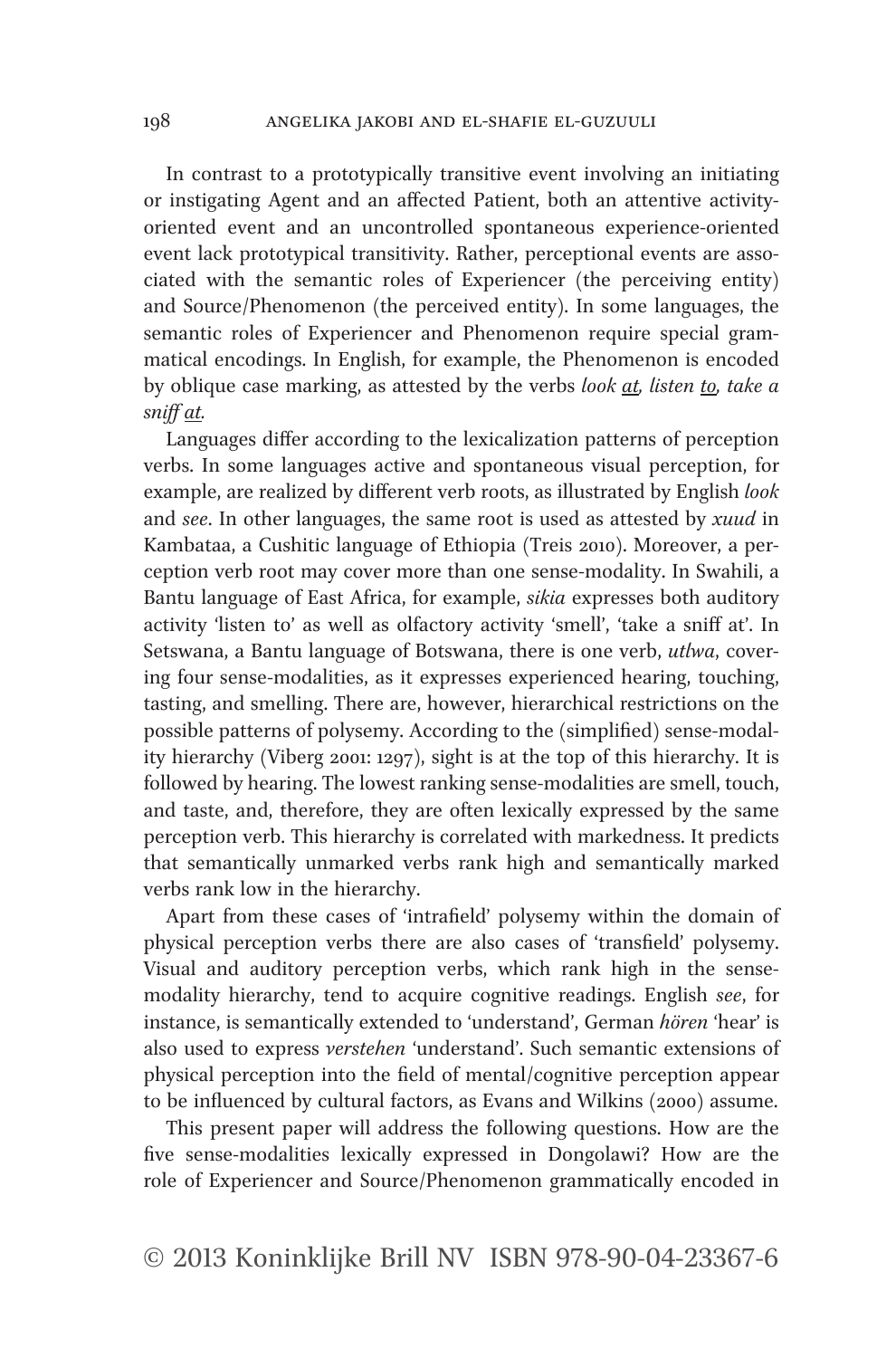Dongolawi? What are the lexicalization patterns of the perception verbs? Are there semantic extensions into other sense-modalities and into the semantic field of cognition?

### 3 Physical Perception Verbs

The following table accounts for the sense-modalities sight, hearing, smell, touch, and taste and for the basic verbs expressing activity-oriented, experience-oriented or phenomenon-oriented physical perception.

| rable o.i. I hysical perception verbs       |                                                |                                                  |                                                                          |  |  |
|---------------------------------------------|------------------------------------------------|--------------------------------------------------|--------------------------------------------------------------------------|--|--|
|                                             |                                                |                                                  | Sense-modality Activity-oriented Experience-oriented Phenomenon-oriented |  |  |
| sight<br>hearing<br>smell<br>touch<br>taste | nal<br>gijir<br>sunde<br>tabbe, jaabe<br>tance | nal<br>gijir<br>gijir<br>hissee $(Ar.)$<br>tance | waandi<br>gijir-katti<br>iris=ki ko, numme                               |  |  |

Table 8.1. Physical perception verbs

We will discuss these physical perception verbs in turn starting with visual perception.

# 3.1 *Sight*

In Dongolawi, there is one basic verb, *nal*, expressing both controlled visual activity and uncontrolled visual experience. In both cases *nal* takes two arguments, i.e. it occurs in a formally transitive clause in which the Experiencer is encoded as unmarked subject and the Source/Phenomenon is marked by the clitic object marker *=gi*.

### 3.1.1 *Verbs Expressing Visual Activity*

Evidence of *nal* as expressing a controlled visual activity is provided by the fact that it may be used in imperative forms, as seen in  $(5)$ . The verb *nal* has several shades of readings which range from attentive directed 'looking' and 'watching' to the semantic domains of cognitive perception and social behaviour. Controlled directed looking is attested in the following examples, where *nal* has the readings 'look at' as in (5) and (6), 'look out for' as in  $(7)$ , 'look for' as in  $(5)$ , and 'watch' as in  $(8)$  and  $(9)$ .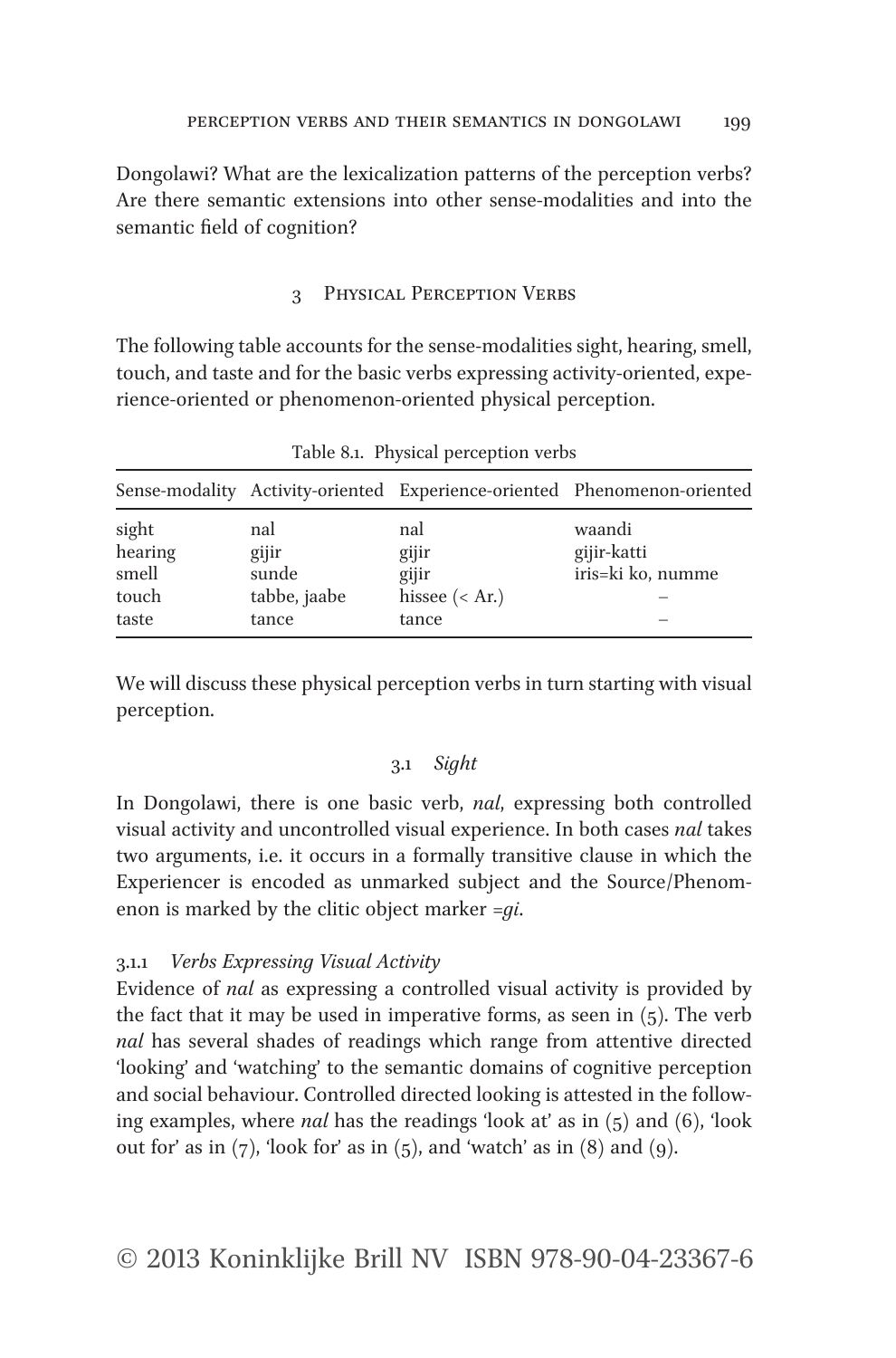|     | nal—'look at', 'look for'<br>$(5)$ tek=ki nal<br>3sg=OBJ see.IMP.2sg<br>look at/for him/her/it!            | DL |
|-----|------------------------------------------------------------------------------------------------------------|----|
|     | nal—'look at'<br>(6) ay bi nal-li<br>1sg.SU FUT see-PRES.1sg<br>I'll look at [it]                          | DL |
|     | nal—'look out for'<br>(7) duul weer=ki nal<br>large IDF=OBJ see.IMP.2sg<br>look out for a large one!       | DL |
|     | nal—'see', 'watch'                                                                                         | Sh |
|     | (8) booliis magas=ki dukkaan=do too-buu-n nal-ko-n                                                         |    |
|     | police thief=OBJ shop=LOC enter-PROG-3sg see-PER-3sg<br>the policeman saw/watched the thief enter the shop |    |
|     | nal—'see', 'watch'                                                                                         | DL |
| (9) | ogij kiis=ir undur-si-n-gi   nal-ko-naa<br>er                                                              |    |
|     | 2sg.su man bag=LOC put_into-PST-3sg-OBJ see-PER-2sg.Q                                                      |    |
|     | did you see (i.e. watch) the man put [it] into the bag?                                                    |    |

The following examples (10) to (15) illustrate the readings of *nal* as 'greet', 'meet', 'visit', 'look after', 'guard', 'protect', which show that the semantics of *nal* extend into the domain of social interaction.

| nal—'greet'                                                                      | <b>NS</b> |
|----------------------------------------------------------------------------------|-----------|
| $(10)$ ay=gi nal-os                                                              |           |
| 1sg=OBJ see-ASP1                                                                 |           |
| greet me! / say hello to me! / shake hands with me!                              |           |
| nal—'see, meet'                                                                  | Sh        |
| (11) ay Esmaan=gi suug=ir nal-kori                                               |           |
| 1sg.su <name>=0BJ market=LOC see-PER1sg</name>                                   |           |
| I have seen/met Osmaan in the market                                             |           |
| nal—'see, meet'                                                                  | Sh        |
| (12) er=on innowwi=gi shefii=ki nal-ki-n                                         |           |
| 2sg.SU=EMPH? today=OBJ <name>=OBJ see-COND-2sg</name>                            |           |
| isikki intaad dungula=gaddi nog-buu-n-gi                                         |           |
| ask.IMP.2sg when Dongola=towards go_along-PROG-3sg-OBJ                           |           |
| if you see/meet Shafie today ask him when he will go to Dongola                  |           |
| nal—'see', 'meet', 'visit'                                                       | Sh        |
| (13) in tannan ogij ay ju nal-s-i                                                |           |
| this s/he is man usg.su go see-PST-1sg                                           |           |
| this is the man that I met/visited (lit. this is the man that I went to and saw) |           |
|                                                                                  |           |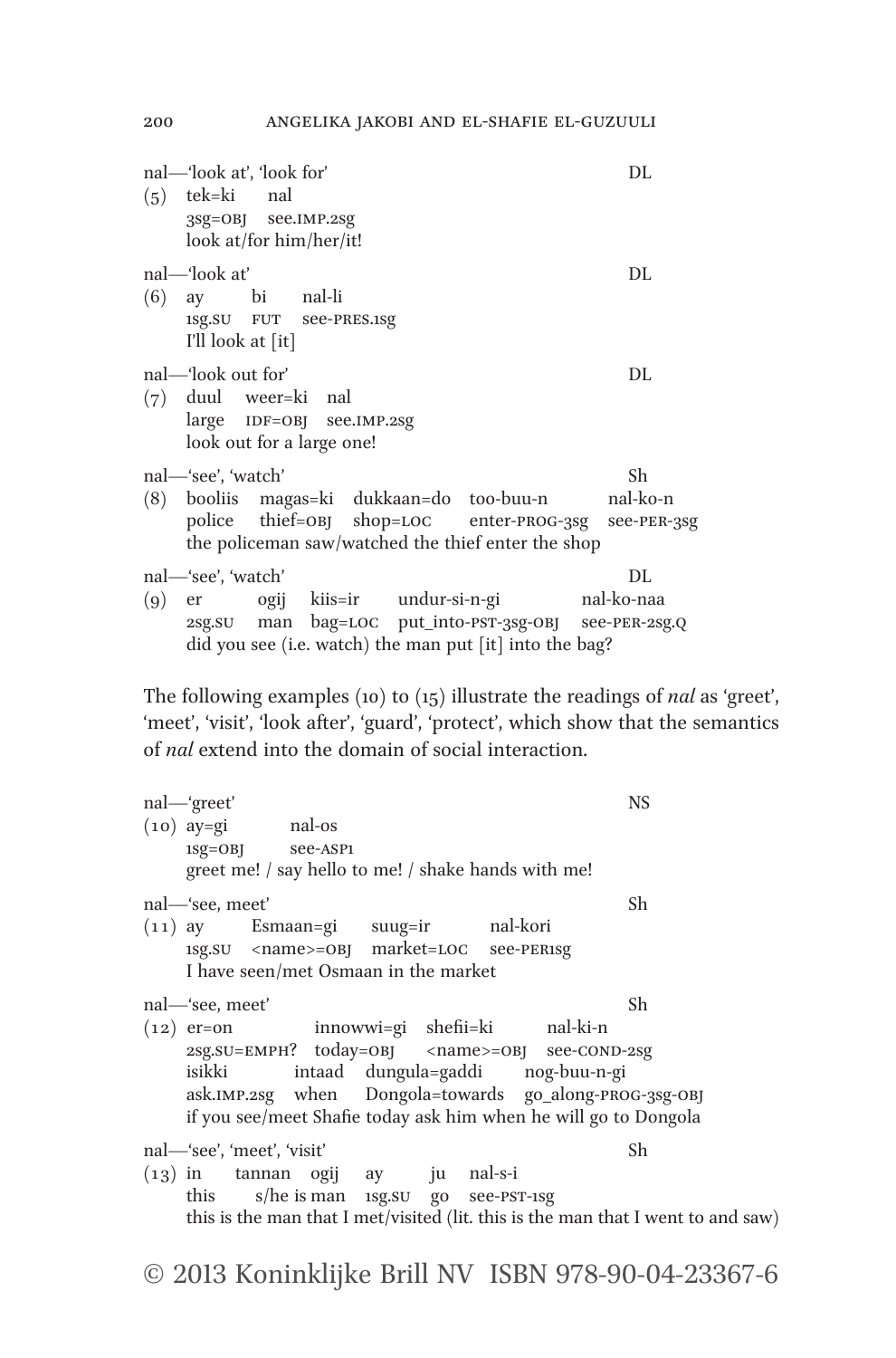nal—'look after', 'guard' Sh (14) ay wide taa-ri bokkon in an 1sg.su return come-pres.1sg until this my bitaan=gi nal child=obj see.imp.2sg look after/guard my child until I come back

The following utterance is heard when someone had an accident but was not seriously injured. The basic AOV constituent order is reversed, most probably because of pragmatic reasons.

| nal—'protect'              |  |                             | NS. |
|----------------------------|--|-----------------------------|-----|
| $(15)$ ek=ki arti nal-ko-n |  |                             |     |
|                            |  | 2sg=OBJ God protect-PER-3sg |     |
| God has protected you      |  |                             |     |

The semantic extension of controlled visual activity into the domain of cognition is attested by the following examples (16) to (18), where *nal* has the readings 'examine', 'ascertain', 'think about'.

nal—'examine' Sh (16) doktoor koor=ki nal-ko-n doctor wound=obj see-per-3sg the doctor examined the wound nal—'see, ascertain' DL (17) ten maktab=ki saa minkotteer=ro 3sg.GEN office=OBJ hour how\_many=LOC kus-in=gi nal open-3sg=obj see.imp.2sg see (i.e. ascertain) at what time he opens his office nal—'think about' Sh (18) ay abaag=ked bi nal-li 1sg.su end=abl fut see-pres.1sg I will think about it later

3.1.2 *Serial Verb Constructions With* nal

The verb *nal* often occurs in serial verb constructions, where it always occupies the final position  $((V) + V + \text{nal})$ . The reversed position (*nal* + V + (V)) is not admitted. The verbs preceding *nal* may belong to the same or to a different semantic field. Thus *nal* is attested in combination with other physical perception verbs, as in (19) and (20), and with verbs of bodily (rather than mental) activity, including motion verbs, as attested in  $(21)$  to  $(25)$ .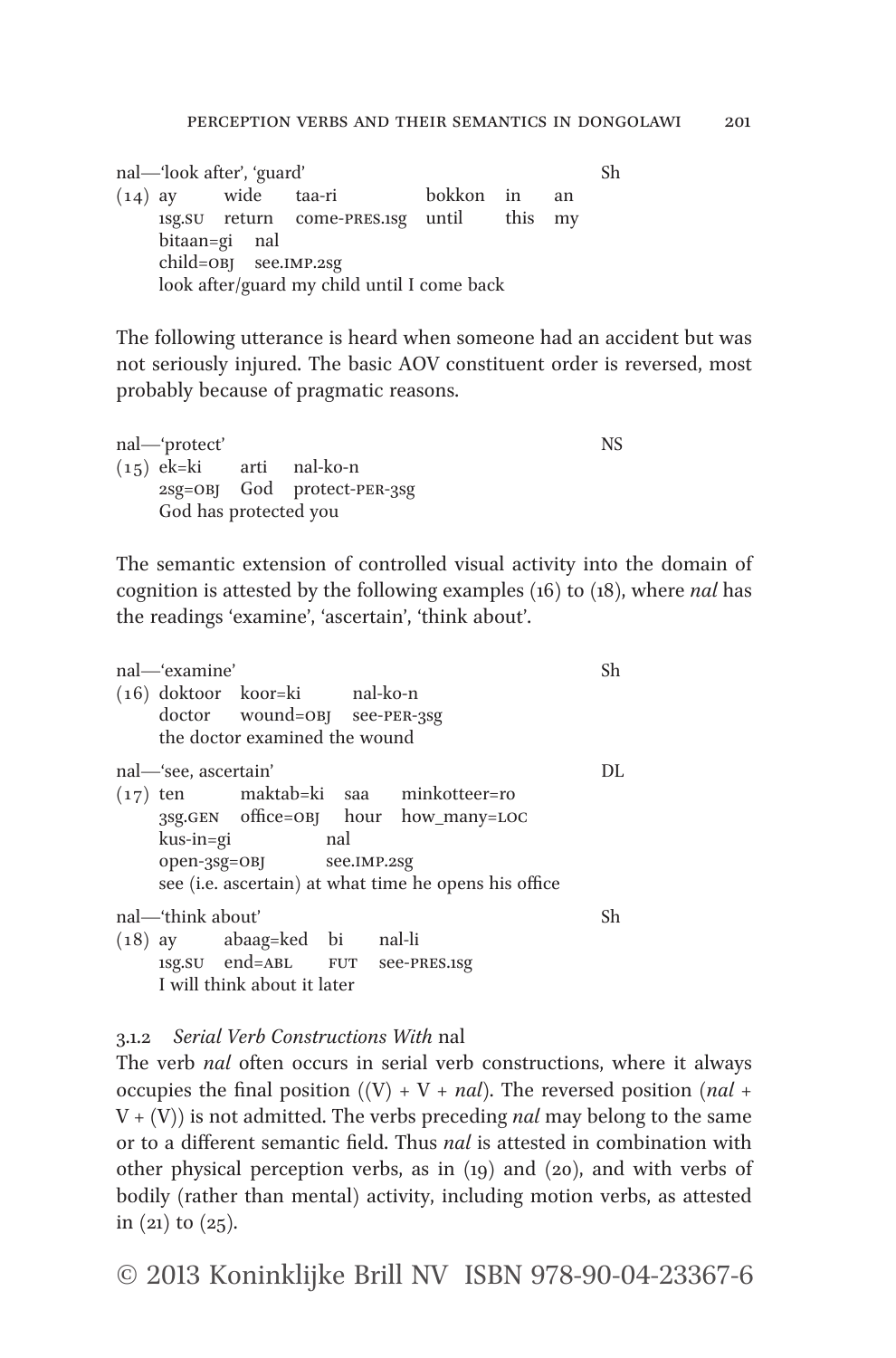| Perception verb + nal<br>(19) guunci nal<br>look_at see.IMP.2sg<br>1) look at it carefully!/examine well!<br>2) think about it!                       | DL, Sh |
|-------------------------------------------------------------------------------------------------------------------------------------------------------|--------|
| (20) guunci nal      ter=on     juu-bu-ki-n<br>look see.IMP.2sg s/he=EMPH go-PROG-COND-3sg<br>check if s/he is coming <sup>5</sup>                    | Sh     |
| Bodily activity verb + nal<br>$(21)$ shidar=ro darri<br>nal<br>tree=LOC climb see.IMP.2sg<br>climb up the tree and look for [it]!                     | Sh     |
| (22) mohatta=r nog ju nal<br>station=LOC go_along go see.IMP.2sg<br>go along to the station and ascertain!                                            | DI.    |
| (23) tood tinn-essi=gi bokki nal-ko-n<br>boy his-sister=OBJ hide see-PER-3sg<br>the boy hid and looked at his sister/he looked at his sister secretly | Sh     |
| (24) bood ju uru=r tebee nal<br>go river=LOC search see.IMP.2sg<br>run<br>go quickly to the river and look for it [e.g. something lost there]!        | Sh     |
| undur nal<br>$(25)$ ur=ki<br>head=OBJ put_in see.IMP.2sg<br>think about it! (lit. put [your] head into it and see)                                    | Sh     |

Table (8.2) provides some examples (in the unmarked 2nd person singular imperative form) of serial verb constructions in which *nal* always appears as the last verb. This list is by no means exhaustive. The first five examples show *nal* being preceded by other verbs expressing active perception. Depending on the context, in these constructions *nal* may adopt a cognitive meaning that may be rendered as 'check' or 'find out' or even 'think about something' when taking English as the metalanguage. The individual verbs preceding *nal* express events that may be considered as prerequisites for checking or finding out something. So these constructions often imply a sense of purpose. (Dongolawi has, however, yet other constructions for expressing purpose.)

<sup>&</sup>lt;sup>5</sup> In connection with the progressive marker *-bu* the motion verb  $ju(u)$  'go' adopts the reading 'come'.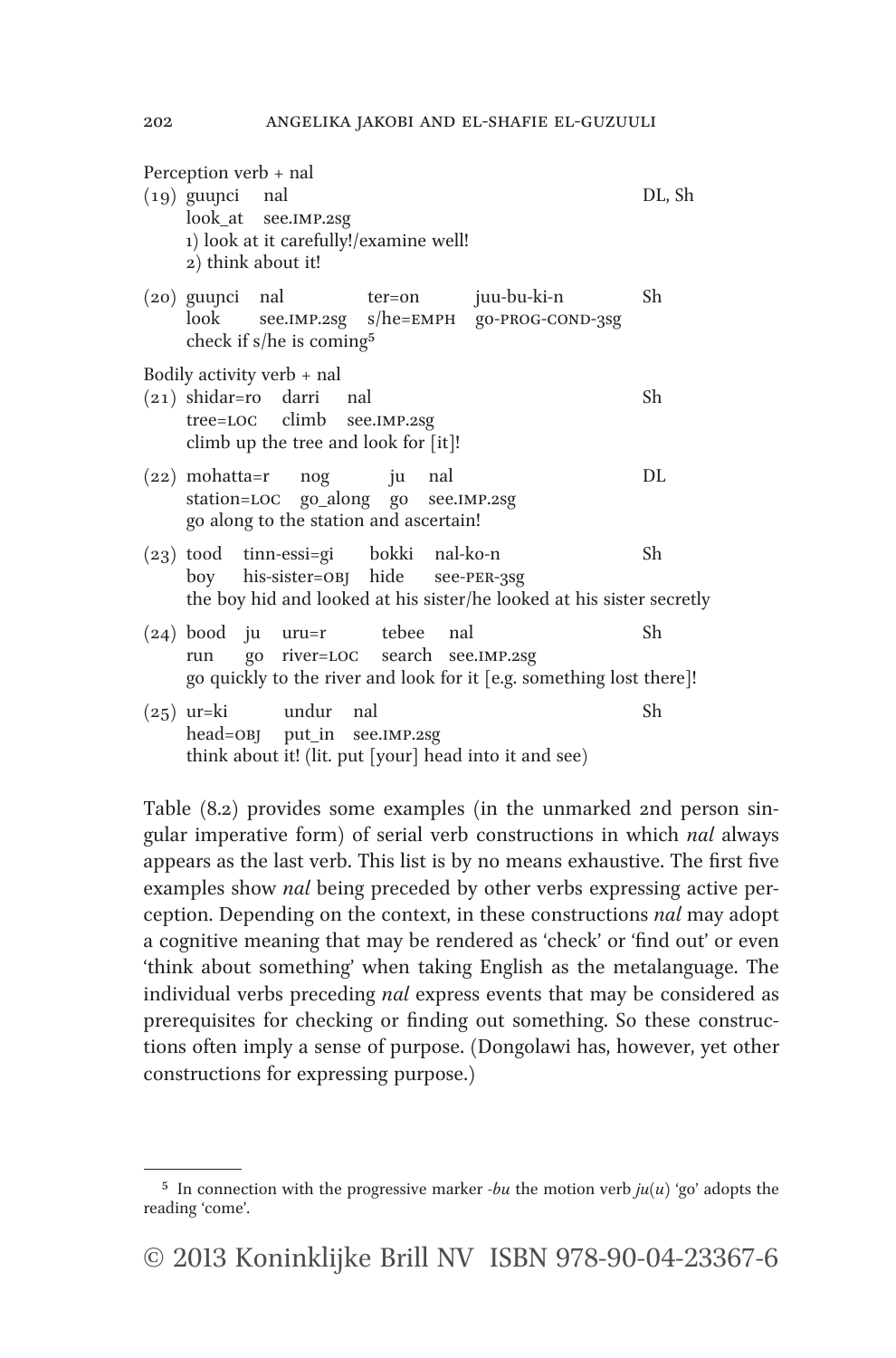| look at to check/find out, think about it |
|-------------------------------------------|
| listen to check/find out                  |
| smell to check/find out                   |
| touch to check/find out                   |
| taste to check/find out                   |
| search to check/find out                  |
| hide to check/find out                    |
| get down, stand up and check/find out     |
| sit down and check/find out               |
| lie down and check/find out               |
| go along, go and ascertain                |
|                                           |

| Table 8.2. Examples of serial verb constructions with nal |  |  |
|-----------------------------------------------------------|--|--|
|-----------------------------------------------------------|--|--|

### 3.1.3 *Other Activity-Oriented Perception Verbs*

Apart from *nal*, there are other perception verbs expressing controlled visual activity. They appear to be semantically more specific than *nal*. They include *guuɲci* 'look at, watch',6 *jiindi* 'stare at', 'stare at somebody in an intimidating or warning manner' and *naaŋe* 'peep', 'watch secretly', as shown in example  $(26)$  to  $(30)$ . These verbs are attested in serial verb constructions, too, as attested in  $(27)$ ,  $(29)$ , and  $(30)$ . Interestingly, the sequence of the visual perception verbs *jiindi* and *guuɲci* in (29) and *naane* and *nal* in (30) may not be reversed. This finding is explainable in terms of the perception verb hierarchy which predicts that semantically less marked verbs rank higher and the more marked verbs rank lower in the hierarchy. The less marked visual perception verbs *guuɲci* in (29) and *nal* in (30) are always found in clause-final position.

guuɲci—'watch' Sh  $(26)$  tood tilifiziyoon=gi guunc-ed-aag-in boy TV=obj watch-asp2-prog-3sg the boy is watching TV guuɲci—'watch' Sh (27) tokkon katre=n jer=ked bokki teeb neg.imp.2pl wall=gen back=abl hide stand guunci-men-we watch-neg-imp.2pl don't stand hiding behind the wall and watch [him/her/it]

<sup>6</sup> The verb *guuɲci* also has the reading 'await, expect someone'.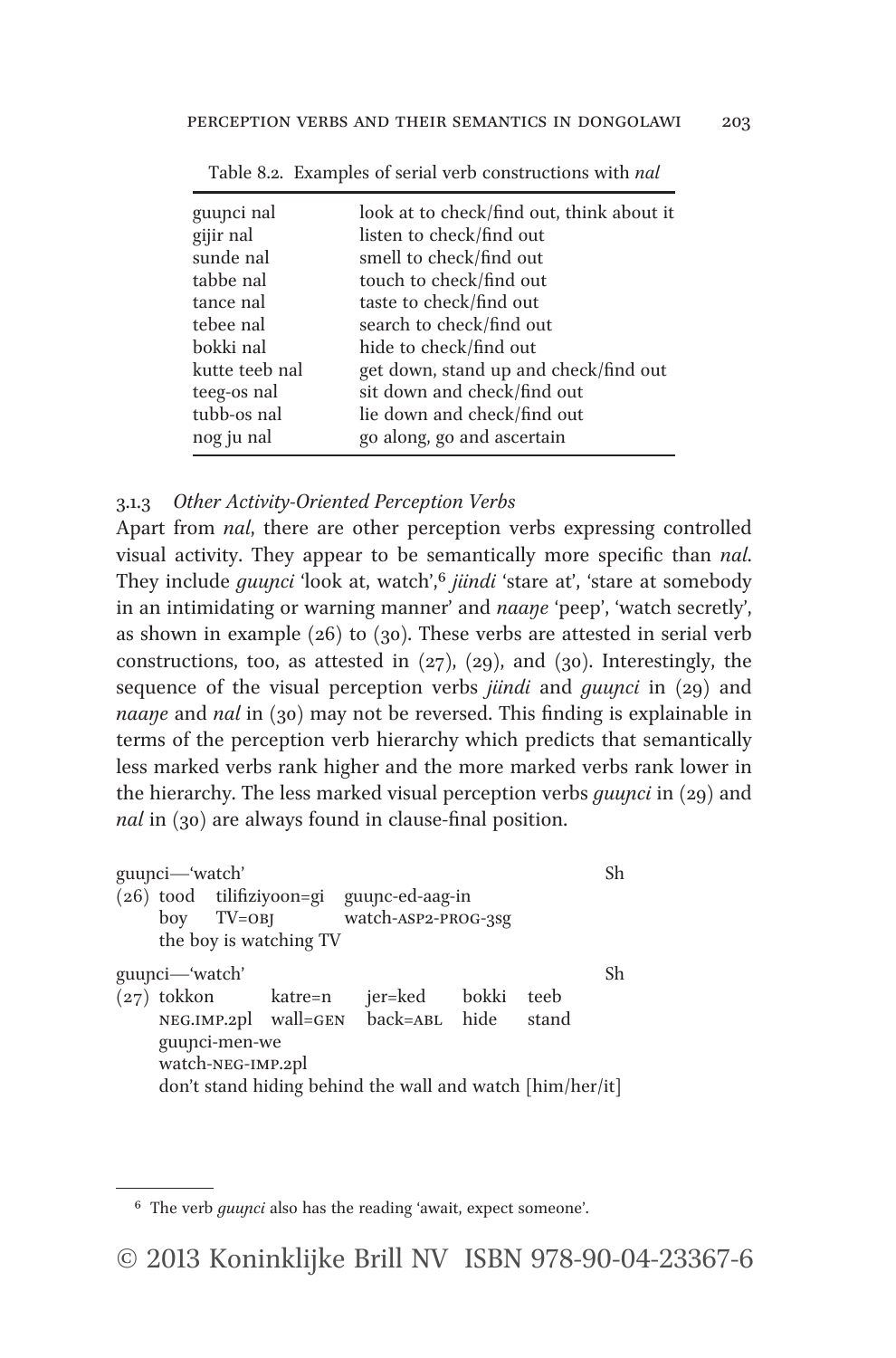| jiindi—'stare at' |                                |                                            |                                                                  | Sh |
|-------------------|--------------------------------|--------------------------------------------|------------------------------------------------------------------|----|
|                   |                                | (28) ay tek=ki jiindi-ri                   | gaal                                                             |    |
|                   |                                | 1sg.su 3sg=0BJ stare-PRES.1sg when         |                                                                  |    |
| sandi-go-n        |                                |                                            |                                                                  |    |
|                   | get_afraid-PER-3sg             |                                            |                                                                  |    |
|                   |                                |                                            | when I stared at him [intimidatingly] he got afraid              |    |
|                   | jiindi guunci—'stare at'       |                                            |                                                                  | Sh |
|                   |                                | (29) ay tek=ki jiindi guupci-gori          |                                                                  |    |
|                   |                                | 1sg.su 3sg=0BJ stare_at look-PER.1sg       |                                                                  |    |
|                   |                                | I looked at him/her staring intimidatingly |                                                                  |    |
|                   | naane—'peep', 'watch secretly' |                                            |                                                                  | Sh |
|                   |                                | (30) ju man adem kaa=r toor-el=gi          |                                                                  |    |
|                   |                                |                                            | go that person house=LOC enter-PART.PER=OBJ                      |    |
| naane nal         |                                |                                            |                                                                  |    |
|                   | peep see.IMP.2sg               |                                            |                                                                  |    |
|                   |                                |                                            | go to the house and watch [secretly] that person who has entered |    |

### 3.1.4 *Experience-Oriented Visual Perception*

Spontaneous/uncontrolled visual perception is expressed by *nal*, as attested by the following examples (31) and (32). Example (31) illustrates *nal* in a transitive clause, example (32) in an intransitive clause with an unmarked single argument.

|       | $(31)$ er kannee=r-toon                                |  | taa-n | taad                                                                | Sh |
|-------|--------------------------------------------------------|--|-------|---------------------------------------------------------------------|----|
|       | 2sg.su north=LOC-from come-2sg                         |  |       | when                                                                |    |
| jaama | wee=gi bi nal-in                                       |  |       |                                                                     |    |
|       | mosque IDF=OBJ FUT see-2sg                             |  |       |                                                                     |    |
|       |                                                        |  |       | when you come from the north, you will see a mosque [as a landmark] |    |
|       | $(32)$ adem dungur nal-mun<br>person blind see-NEG.3sg |  |       | a blind person does not see / a blind person can't see              | Sh |
|       |                                                        |  |       |                                                                     |    |

### 3.1.5 *Source-Based Visual Perception*

The verb *waandi* 'appear, become visible, come in sight' expresses sourcebased inchoative visual events, cf. (33) and (34), grammatically encoded in intransitive clauses with unmarked single arguments.

waandi—'come in sight' DL

(33) mufettiʃ waand-os-ko-n inspector become\_visible-asp1-per-3sg the inspector has come in sight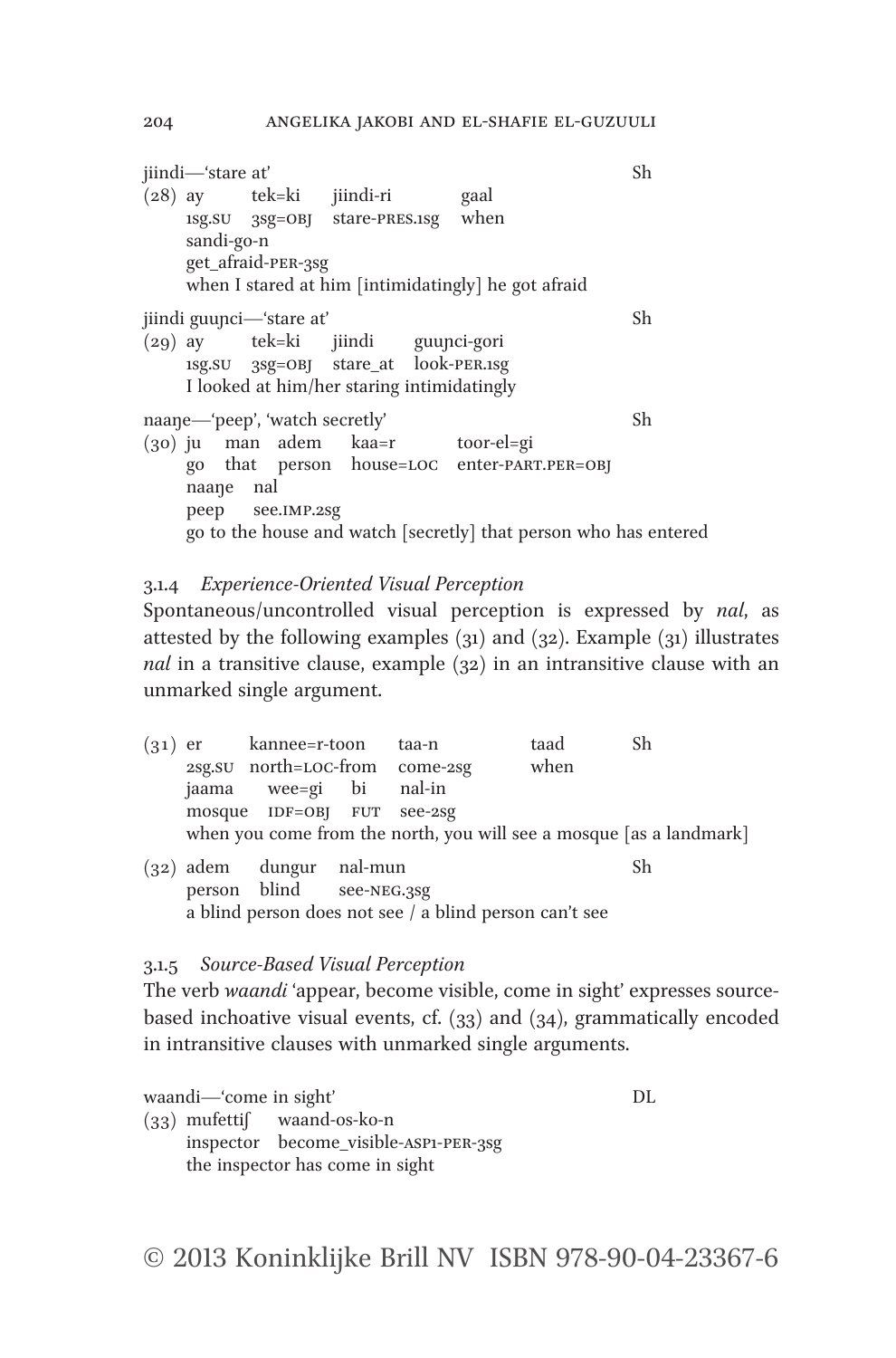waandi—'become visible' MJ<br>(24) essi shugur-ki-n kulu waandi-n (34) essi shugur-ki-n kulu waandi-n water recede-COND-3sg stone become\_visible-3sg if the water recedes the stone becomes visible

The moral of this proverb would be: Your weaknesses will soon become visible.

### 3.2 *Hearing and Smelling*

There is one verb, *gijir* 'perceive with ear' and 'perceive with nose', which semantically covers auditory activity, as in  $(35)$  and  $(36)$ , auditory experience, as in  $(41)$ ,  $(42)$ ,  $(43)$ , as well as olfactory experience, as in  $(44)$ and (45).

3.2.1 *Auditory Activity*

The imperative form in (35) attests that *gijir* is an activity-oriented verb. Similar to *nal, gijir* occurs in transitive clauses where the Experiencer is encoded as unmarked subject and the Phenomenon as marked object.

gijir—'listen to', 'take advice' DL (35) andi=gi gijir mine=obj hear/smell.imp.2sg 1) listen to me!, 2) listen to my advice/opinion! / take my advice! gijir—'listen' Sh  $(36)$  tinn-aaw igid-i=gi iig-ki-n his-grandmother story-pl=OBJ narrate-COND-3sg tood gijir-in boy hear/smell-3sg when his grandmother narrates the stories, the boy listens

*Gijir* may also have the reading 'take advice', 'obey', as attested in (35) above and  $(37)$  below. That is, it extends into the semantic field of social behaviour.

gijir—'listen', 'obey' Sh (37) ek=ki wee-ran=gi gijir 2sg=obj tell-pres.3pl=obj hear/smell.imp.2sg 1) listen to what they tell you!, 2) obey to what they tell you!

As for the question whether *gijir* also has the reading 'understand' as in (38) below, we would like to point out that 'understand' here expresses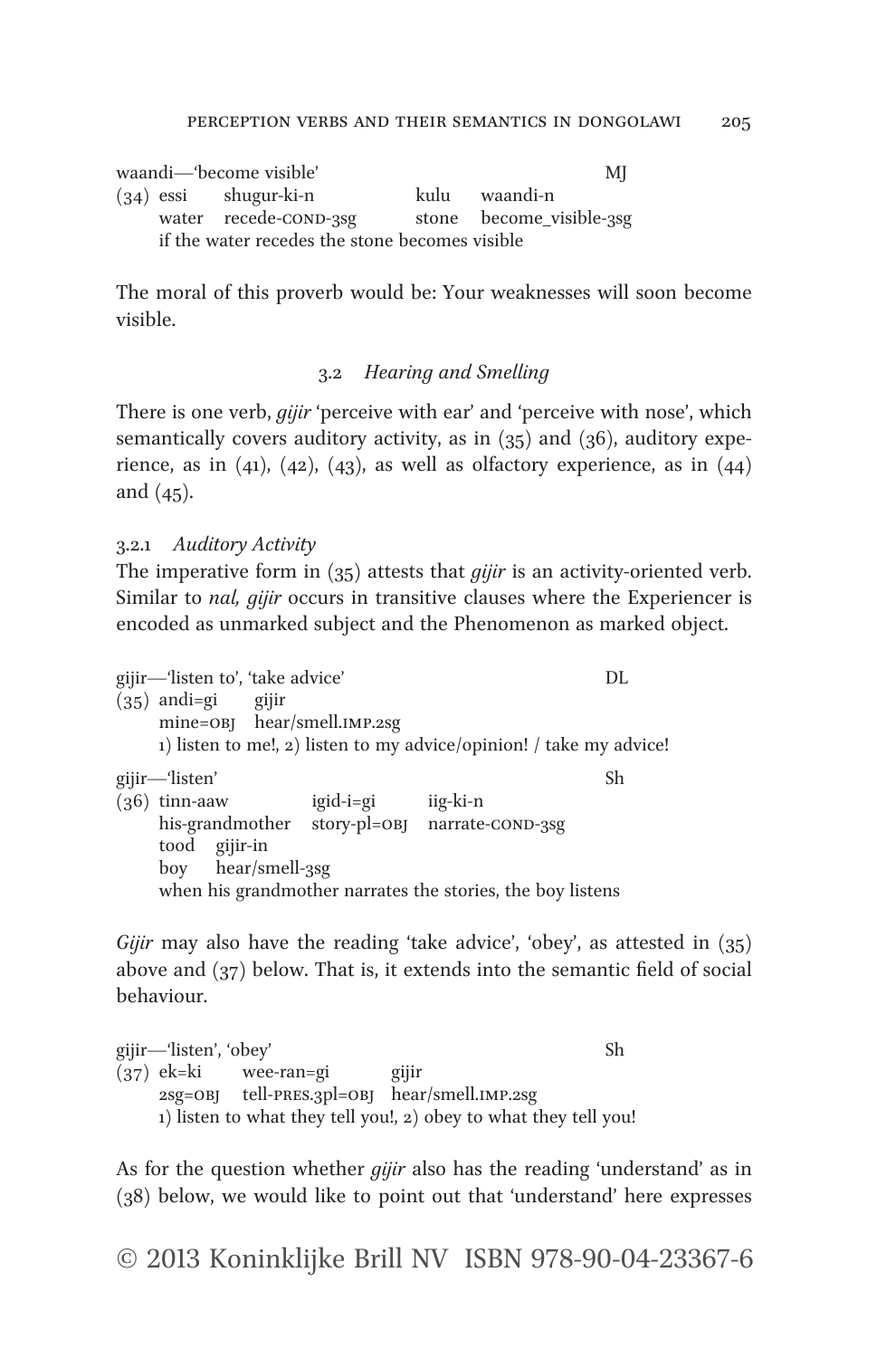hearing, i.e. physical auditory perception rather than cognitive perception. Therefore we agree with Armbruster (1965: 79) who explicitly notes that *gijir* does not render 'understand' as a cognitive process, "(giğir does not=understand)". Rather, cognitive understanding in the sense of 'grasp' is lexically expressed by *aar*, which is another polysemous verb with the basic meaning 'seize', as illustrated in (39). Dongolawi *aar* therefore presents another example of the close semantic association between prehension verbs like 'take' and 'grasp' and cognition which exists in many languages, e.g. German *be-greifen* 'be-grasp' (Vanhove 2008).

gijir—'listen', 'hear', 'understand' Sh (38) ay ek=ki wee-ri=gi er 1sg.su 2sg=obj tell-pres.1sg=obj 2sg.su gijir-naa hear/smell-2sg.q 1) do you hear what I am telling you?, 2) do you understand what I am telling you? aar—'seize', 'understand', 'grasp' Sh (39) ay ek=ki wee-ri=gi er 1sg.su 2sg=obj tell-pres.1sg=obj 2sg.su aar-naa seize-2sg.q do you grasp what I am telling you?

There is another semantically more restricted verb expressing auditory activity, *ulukkij* 'eavesdrop'. This verb is morphologically composed of three parts, *uluk-k-ij* The first part is *ulug* 'ear', the second part is difficult to identify. The final  $-ij$  is a derivational morpheme which marks verbs expressing intensive/repetitive (Armbruster 1960: § 2883) or distributive (Sokarno 1988: 117) events.

```
ulukkij—'eavesdrop' Sh
(40) ay ulukkij-ed teeb-kori tin baɲɲid=ki
    1sg.su eavesdrop-asp2 stand-per.1sg their talk=obj
    addee-s-an bokkon
   finish-pst-3pl till
   I stayed eavesdropping till they finished their talk
```
# 3.2.2 *Auditory and Olfactory Experience*

When *gijir* expresses uncontrolled auditory and olfactory experience it takes two arguments, the Experiencer and Source/Phenomenon roles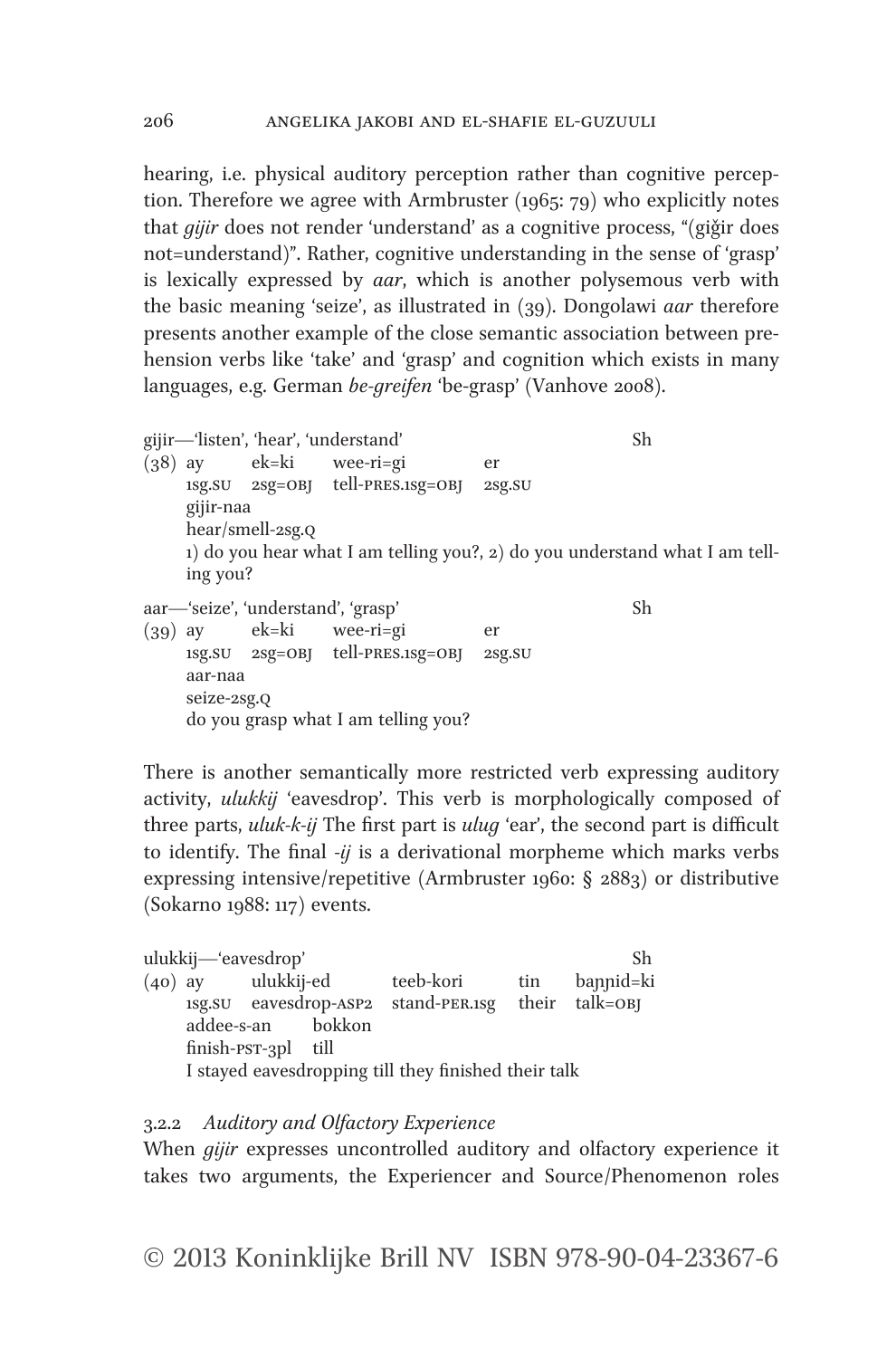being encoded as grammatical subject and object, respectively, as illustrated in  $(41)$  to  $(45)$ .

| gijir—'hear' |                                  |                                                               | M/Sh |
|--------------|----------------------------------|---------------------------------------------------------------|------|
|              |                                  | (41) een his=ki gijir-os=gi war wide                          |      |
|              |                                  | woman noise=OBJ hear/smell-ASP1=OBJ jump turn                 |      |
| guunci-go-n  |                                  |                                                               |      |
| look-PER-3sg |                                  |                                                               |      |
|              |                                  | upon hearing the noise the woman jerked round and looked back |      |
| gijir—'hear' |                                  |                                                               | Sh   |
|              | (42) tood arabiyye=n harak=ki    | gijir-ko-n                                                    |      |
|              |                                  | boy car=GEN sound_of_motion=OBJ hear/smell-PER-3sg            |      |
|              |                                  | the boy heard the sound of motion of a car                    |      |
| gijir—'hear' |                                  |                                                               | DI.  |
|              | (43) wel=n uukkid=ki gijir-kori  |                                                               |      |
|              |                                  | dog=GEN barking=OBJ hear/smell-PER.1sg                        |      |
|              | I heard the barking of the/a dog |                                                               |      |
|              | gijir-'perceive a smell'         |                                                               | Sh   |
|              |                                  | (44) er in siyatti=gi gijir-naa                               |      |
|              |                                  | 2sg.su this bad_smell=OBJ hear/smell-2sg.Q                    |      |
|              | do you perceive this bad smell?  |                                                               |      |
|              |                                  |                                                               |      |
|              | gijir-'notice a smell'           |                                                               | DI.  |
|              | (45) jugiid=n iris=ki gijir-ri   |                                                               |      |
|              |                                  | burning=GEN smell=OBJ hear/smell-PRES.1sg                     |      |
|              | I notice a smell of burning      |                                                               |      |

3.2.3 *Source-Based Auditory Perception*

Phenomenon-based or source-based hearing may be expressed by the passive form derived from the root *gijir*, as in (46.a) where the semantic Patient (*ten his*) is encoded as grammatical subject of an intransitive clause. However, there are other non-perception verbs that may be used to render the perception of a sound or noise coming from a source, as in (46.b) and (46.c).

| gijir-katti--be heard'            |                                           |         |           | Sh |  |
|-----------------------------------|-------------------------------------------|---------|-----------|----|--|
| $(46.a)$ Ahmed oddi-n             |                                           | ten his |           |    |  |
| $\langle$ name $\rangle$ sick-3sg |                                           |         | his voice |    |  |
| gijir-katti-mun                   |                                           |         |           |    |  |
| hear/smell-pass-NEG.3sg           |                                           |         |           |    |  |
|                                   | Ahmed is sick. His voice cannot be heard. |         |           |    |  |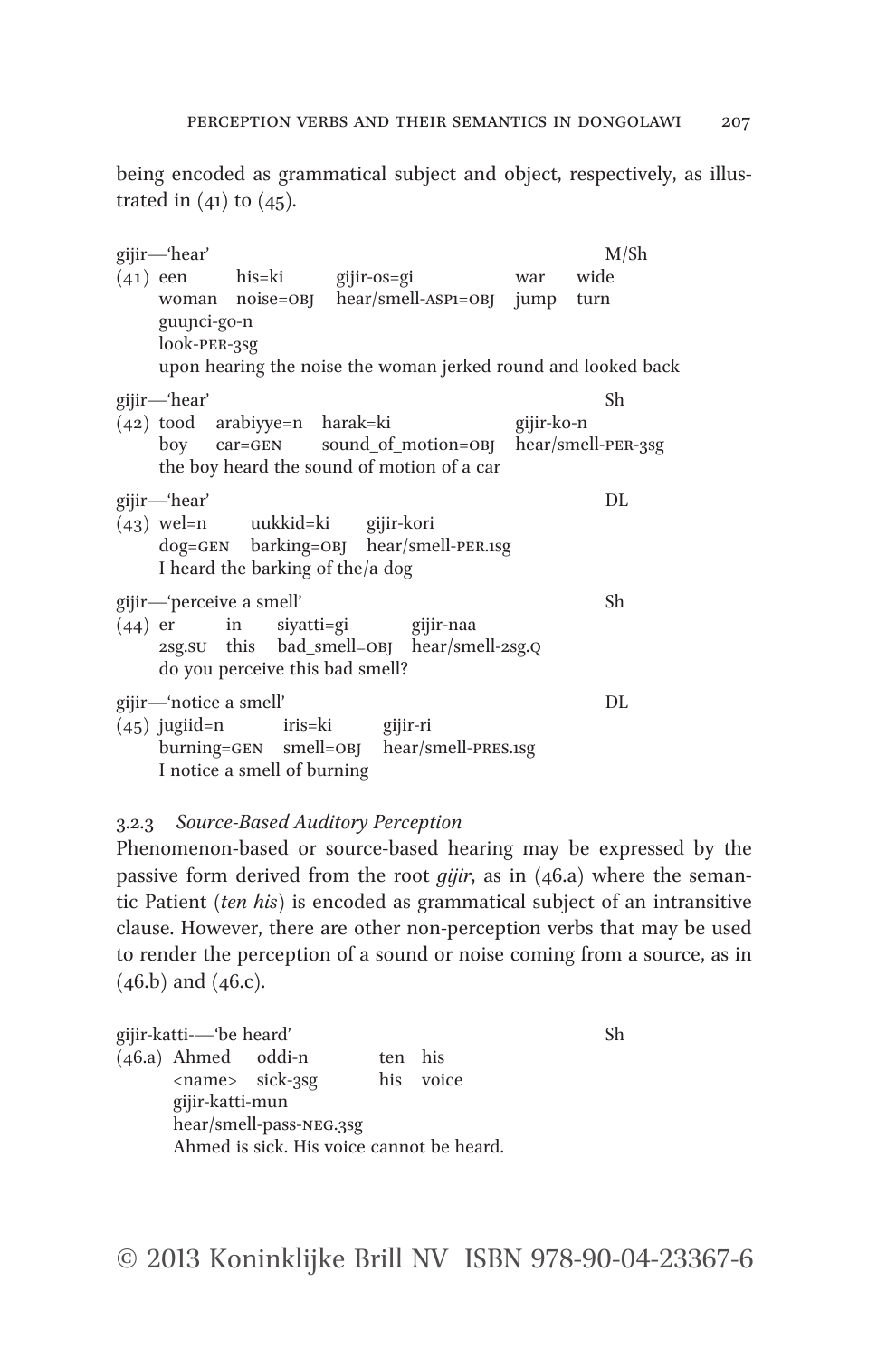#### 208 angelika jakobi and el-shafie el-guzuuli

- (46.b) Ahmed oddi-n ten his bel-mun <name> sick-3sg his voice come\_out-neg.3sg Ahmed is sick. His voice cannot be heard. (lit. Ahmed is sick. His voice does not come out.)
- (46.c) Ahmed oddi-n ten his dii-buu-n <name> sick-pres.3sg his voice die-stat-3sg Ahmed is sick. His voice cannot be heard. (lit. Ahmed is sick. His voice is dead.)

3.2.4 *Olfactory Activity*

The smelling activity 'smell', 'take a sniff at' is not expressed by *gijir* but by a diffferent verb, *sunde* (variant: *sunne*), as illustrated in (47) and (48). A special lexical root, *sumsum* 'sniff', is used for olfactory activity of animals, as shown in (49) and (50). Except for (49), in all examples the Experiencer is encoded as subject and the Source/Phenomenon as object.

| sunde—'smell, take a sniff at'<br>$(47)$ in=gi sunde<br>this=OBJ smell.IMP.2sg<br>smell this!                                                                                            | DL |
|------------------------------------------------------------------------------------------------------------------------------------------------------------------------------------------|----|
| sunde—'smell, take a sniff at'<br>$(48)$ een<br>woman parfume=OBJ smell-see-PER-3sg<br>the woman smelled the parfume (to find out whether she liked it or not)                           | Sh |
| sumsum—'sniff (at)'<br>(49) wel sumsum-in gon daa-n<br>dog sniff-PRES.3sg while go-PRES.3sg<br>the dog is going around sniffing here and there (lit. the dog is sniffing while<br>going) | Sh |
| sum sum—'sniff $(at)$ '<br>(50) wel kiid=ki sumsum-ko-n<br>dog bone=OBJ sniff-PER-3sg<br>the dog sniffed at the bone                                                                     | Sh |

# 3.2.5 *Phenomenon-Oriented Olfactory Perception*

Phenomenon-oriented olfactory perception may be rendered either by the periphrastic expression *iris=ki ko*, literally 'have a smell', 'emit a smell', as in (51) and (52), or by the evaluative verb, *numme* 'have a good smell', as in (53) and (54). Apparently, there is no corresponding verb with the reading 'have a bad smell'. Note that *iris* has a general reading 'smell' without specifying whether the smell is good or bad, as attested in (51) but in a more restricted sense *iris* means 'perfume', as in (53). According to Dimmendaal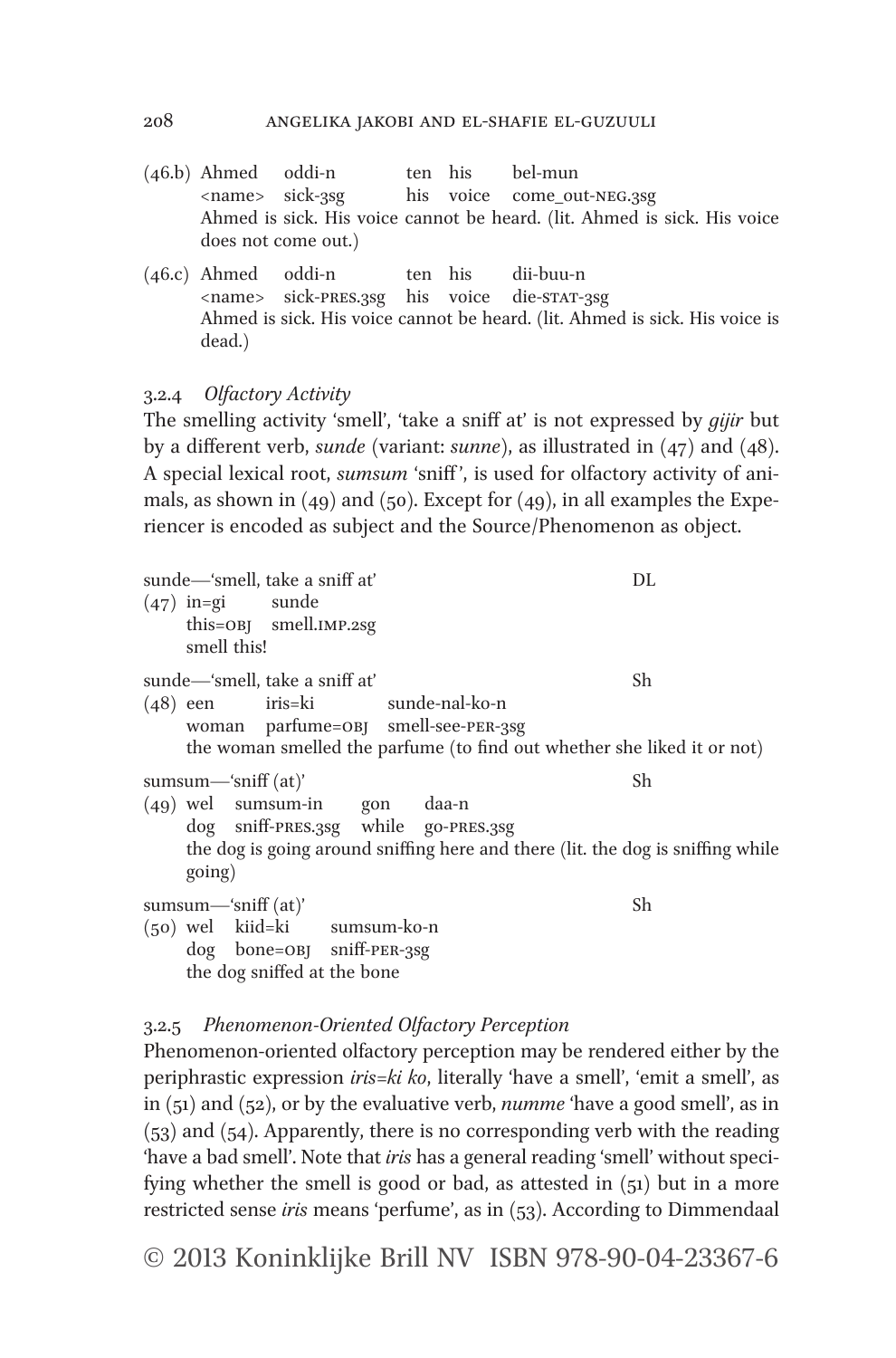and Schneider-Blum (this volume) such additional meanings are often expressed in languages in the area by adding ideophones to such verbs.

iris=ki ko—'have a smell' DL (51) iris=ki koo-n smell=OBJ have-3sg he/she smells (lit. he/she has a smell [whether good or bad]) iris=ki ko—'have a smell' DL kusu iris weer=ki koo-n this meat smell IDF=OBJ have-3sg this meat smells / this meat has a smell numme—'have a good smell' Sh (53) in iris=ki sokke misse numme this perfume=obj take spray have\_a\_good\_smell.imp.2sg take this perfume, spray it [on your body] to have a good smell! numme—'have a good smell' Sh (54) erkanekool=gi numme-gir-we bridegroom=obj have\_a\_good\_smell-caus-imp.2pl make the bridegroom smell good!

## 3.3 *Touch*

For controlled tactile activity there are three verbs, *tabbe*,<sup>7</sup> *jaabe*, and *tabtab.* The last one is semantically restricted as it expresses palpating in a medical examination or feeling around for something that one cannot see, as illustrated in (59) and (60).

| tabbe—'touch'     |                                                                                        |                                                                                                | Sh |
|-------------------|----------------------------------------------------------------------------------------|------------------------------------------------------------------------------------------------|----|
|                   | (55) een wel=gi tabbe-go-n<br>woman dog=OBJ touch-PER-3sg<br>the woman touched the dog |                                                                                                |    |
| tabbe—'touch'     |                                                                                        |                                                                                                | Sh |
|                   | (56) een kal=gi tabbe nal-ko-n                                                         | woman food=OBJ touch see-PER-3sg<br>the woman touched the food (to find out whether it is hot) |    |
| jaabe—'touch'     |                                                                                        |                                                                                                | Sh |
| don't touch this! | (57) tokkon in=gi jaabe-men                                                            | NEG.IMP this=OBJ touch-NEG.IMP.2sg                                                             |    |

<sup>7</sup> Apart from 'touch', *tabbe* has the meaning 'dip in', 'make wet', 'moisten'.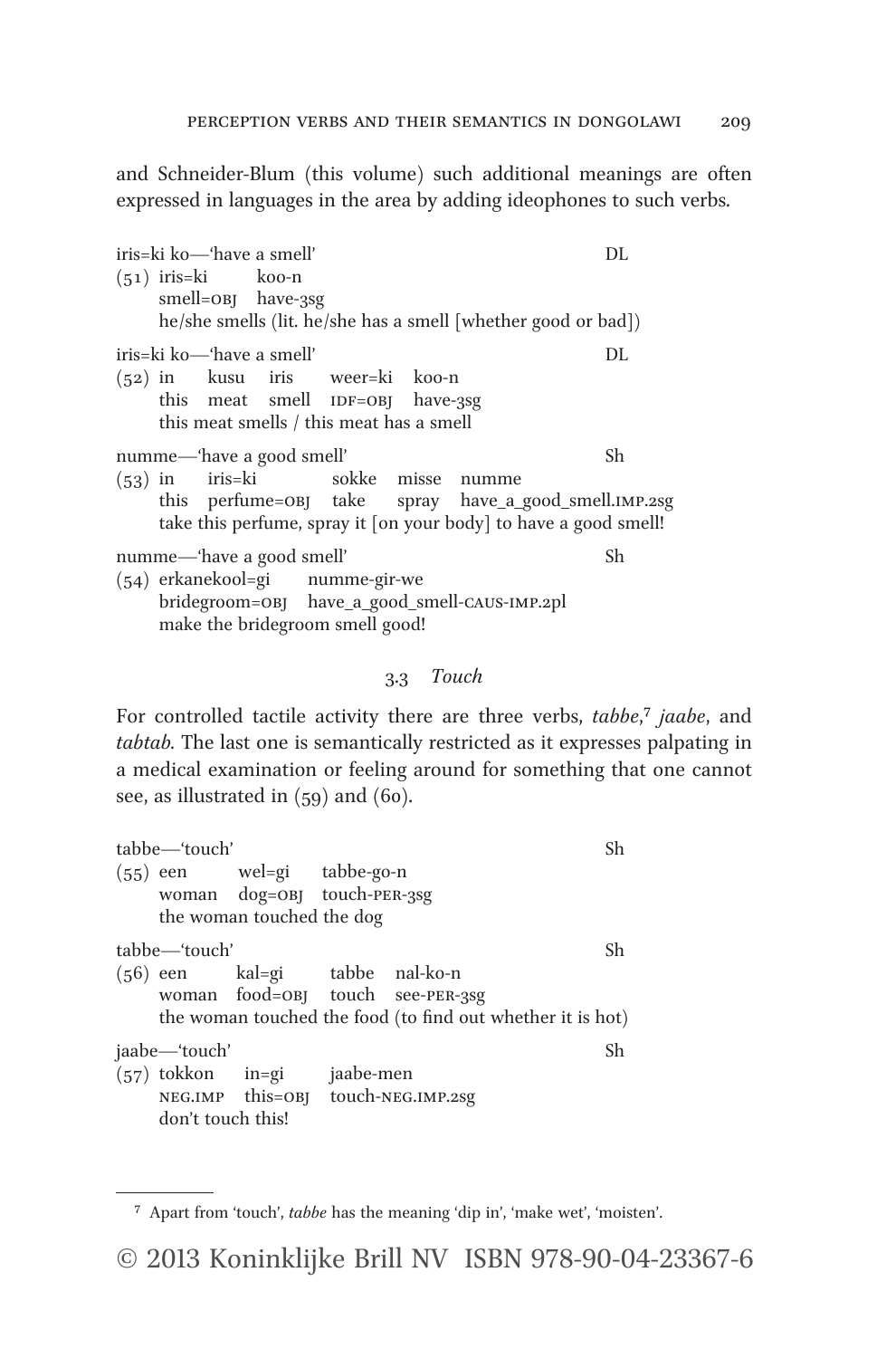210 angelika jakobi and el-shafie el-guzuuli

| jaabe-'touch'            |                                                                  |  |                      | Sh |  |
|--------------------------|------------------------------------------------------------------|--|----------------------|----|--|
|                          | $(58)$ er-on eski-gi-n                                           |  | imbel ogoode ju man  |    |  |
|                          | 2sg.SU-EMPH can-COND-.3sg                                        |  | get_up stand go that |    |  |
| gur=ki jaabe             |                                                                  |  |                      |    |  |
|                          | bull=OBJ touch.IMP.2Sg                                           |  |                      |    |  |
|                          | if you can/dare, get up, go and touch that bull!                 |  |                      |    |  |
| tabtab—'feel around for' |                                                                  |  |                      | Sh |  |
|                          | (59) ay doolaab=n jer=ked tabtab                                 |  |                      |    |  |
|                          | 1sg.su cupboard=GEN back=ABL feel_around_for                     |  |                      |    |  |
|                          | nal-kori el-ko-mun                                               |  |                      |    |  |
|                          | see-PER.1sg find-PER-NEG.1sg                                     |  |                      |    |  |
|                          | I searched for it behind the cupboard, but I did not find it     |  |                      |    |  |
| tabtab—'feel around for' |                                                                  |  |                      | Sh |  |
|                          | (60) doktoor bitaan=n ii=gi tabtab nal-os                        |  |                      |    |  |
|                          | doctor child=GEN arm=OBJ feel_around_for see-ASP1                |  |                      |    |  |
|                          | asal=gi taa-we e-go-n                                            |  |                      |    |  |
|                          | tomorrow=OBJ come-IMP.2pl say-PER-3sg                            |  |                      |    |  |
|                          | the doctor examined the child's arm and said come again tomorrow |  |                      |    |  |

Uncontrolled tactile experience is expressed by *hissee* 'feel', a loan word from Arabic, cf. (61) to (63). Note that *hissee* lexically covers two notions, feeling by direct contact, as in (61), and perceiving without direct contact. The latter is illustrated in (62) where the hen perceives/feels the imminent danger before the falcon has even touched and seized the hen. In (63), too, the heat of the iron is perceived/felt without even touching it.

| Sh<br>hissee-'feel (direct contact)' |  |  |  |                                                      |                                                                          |      |
|--------------------------------------|--|--|--|------------------------------------------------------|--------------------------------------------------------------------------|------|
|                                      |  |  |  | (61) een kulu kinna-tod weer=ki tenn ossi=n          |                                                                          |      |
|                                      |  |  |  | woman stone small-DIM IDF=OBJ her foot=GEN           |                                                                          |      |
| togoo=r hissee-go-n                  |  |  |  |                                                      |                                                                          |      |
| bottom=LOC feel-PER-3sg              |  |  |  |                                                      |                                                                          |      |
|                                      |  |  |  | the woman felt a small stone under her foot          |                                                                          |      |
|                                      |  |  |  | hissee—'feel (without direct contact)', 'perceive'   |                                                                          | M/Sh |
|                                      |  |  |  | (62) dummade sirrij=ki hissee-ki-n tirti-nci         |                                                                          |      |
|                                      |  |  |  | hen falcon=OBJ feel-COND-3sg master-pl               |                                                                          |      |
|                                      |  |  |  | gijir-os-gi bood ju sirrij=ki tuur-ran               |                                                                          |      |
|                                      |  |  |  |                                                      | hear-ASP1-OBJ run go falcon=OBJ chase_away-PRES.3pl                      |      |
|                                      |  |  |  |                                                      | when the hen feels/perceives the falcon and when the owners hear it [the |      |
|                                      |  |  |  | hen] they go quickly to chase the falcon away        |                                                                          |      |
|                                      |  |  |  | hissee = 'feel (without direct contact)', 'perceive' |                                                                          | Sh   |
| (63) ay in faarti jugrii e-n-gi      |  |  |  |                                                      | hissee-ri                                                                |      |
|                                      |  |  |  |                                                      | 1sg.su this iron hot be-3sg-OBJ feel-PRES.1sg                            |      |
|                                      |  |  |  |                                                      | I feel/perceive that this iron is hot (even before touching it)          |      |
|                                      |  |  |  |                                                      |                                                                          |      |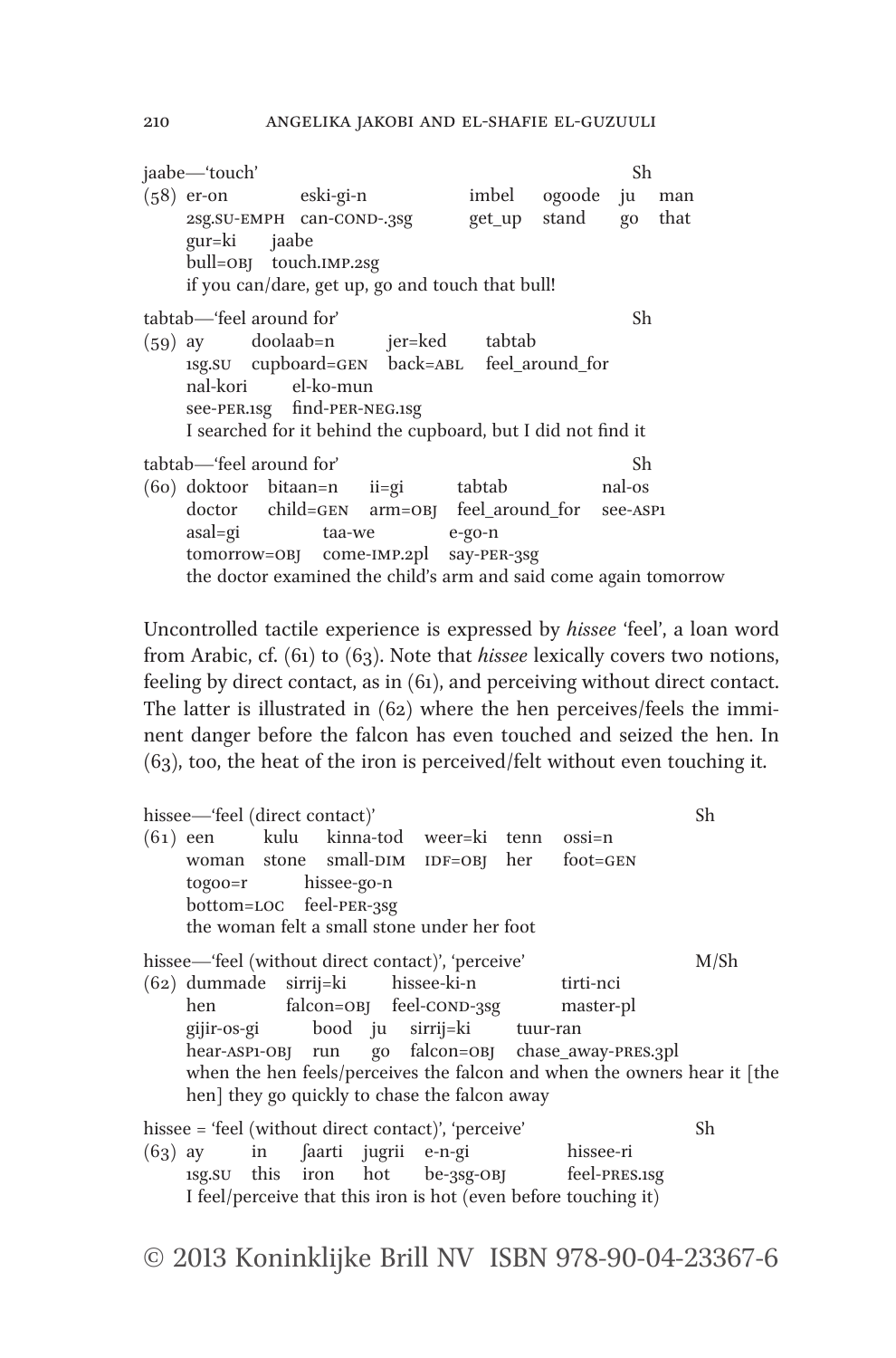Apparently Dongolawi does not have a specific verb expressing a tactile phenomenon, such as 'the cloth feels smooth', 'the body feels hot' (German *sich anfühlen*).

### 3.4 *Taste*

The verb *tance* expresses both gustatory activity and experience. As an activity verb, *tance* can be used in the imperative form as attested in (64). Gustatory activity is also illustrated in (65). Moreover, *tance* expressing gustatory experience is attested in  $(66)$  and  $(67)$ . There is no specific verb expressing a phenomenon-based gustatory event, however.

tance—'taste' MJ  $(64)$  in fuul in jen-di-n tance-we this bean this year-property=gen taste-imp.pl these beans are of this year. Taste them. Lit. This bean is . . . tance—'taste' Sh (65) een kusu nib-buu-l=gi tance-nal-ko-n woman meat roast-stat-part.per=obj taste-see-per-3sg the woman tasted the roasted meat (e.g. to find out whether it was soft or hard). tance—'taste' DL (66) er marak=ki tance-go-naa 2sg.su broth=obj taste-per-2sg.q did you taste the broth? tance—'taste' MJ (67) surre-el kus-in juude-el tie.a.garment-part.per open-3sg dissolve-part.per tance-n taste-3sg who has tied a garment will open it, who has dissolved [something in a liquid] will taste it

The moral of this proverb would be that you are responsible for your actions.

#### 4 Findings

This paper shows that the physical perception verbs discussed in this paper do not form a special subclass of verbs in the Dongolawi language. Their grammatical behaviour does not differ from agentive verbs. That is,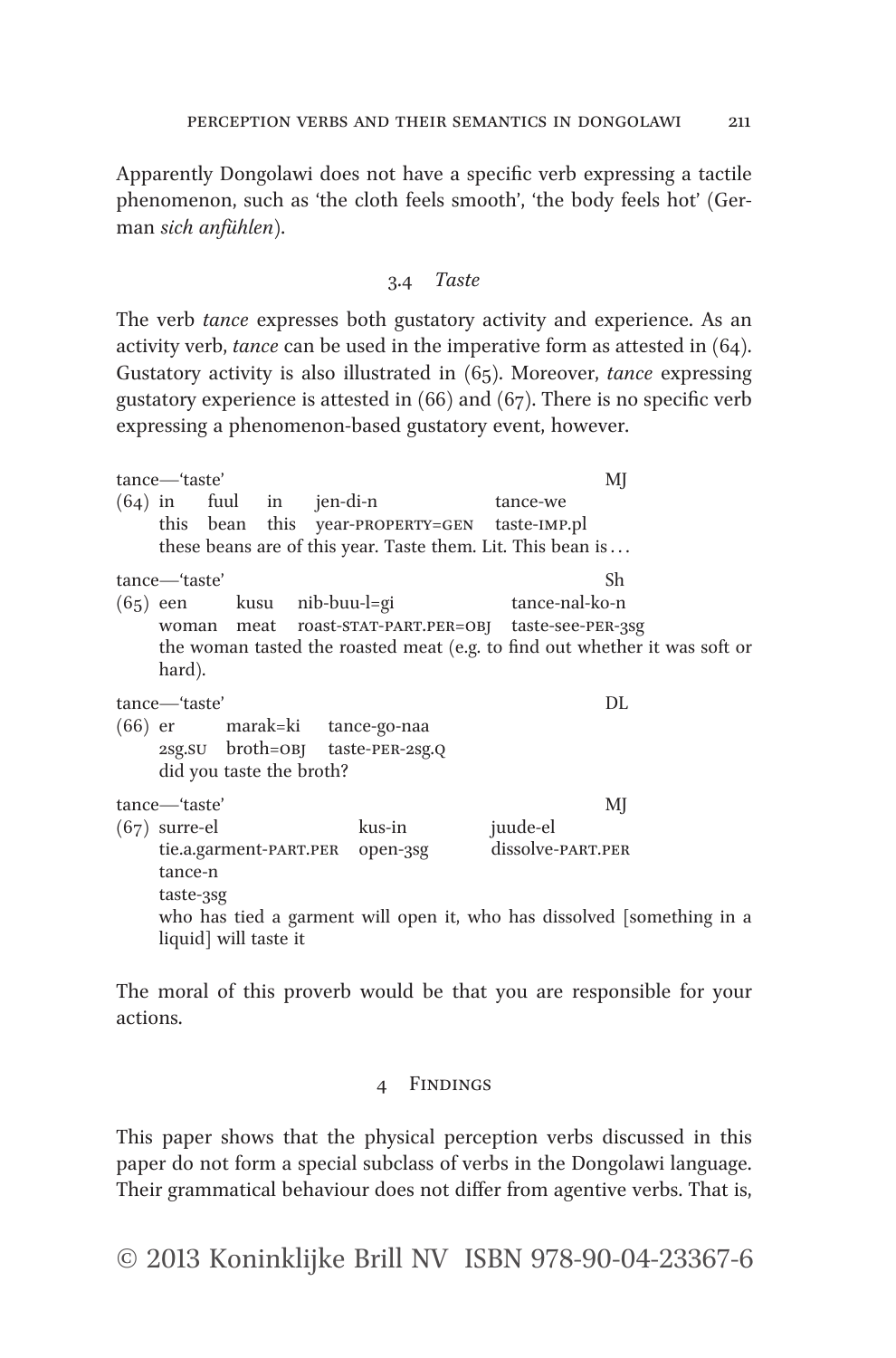although activity- and experience-oriented perception verbs are not associated with proto-typical transitivity, the Experiencer role is encoded as unmarked nominative and the Phenomenon/Source role as marked accusative. This suggests that the subject position in Dongolawi may be associated with a variety of semantic roles, and that non-agentive roles are not necessarily expressed in non-subject position, contrary to languages like Beria (Saharan, Nilo-Saharan), were active alignment occurs. As shown by Jakobi (2007, 2010), Beria treats non-agentive subjects of verbs such as 'sleep', 'fall', 'grow' as syntactic objects, whereas agentive subjects of verbs such as, 'marry', 'run', 'climb' are treated as syntactic subjects.

Serial verb constructions are very frequent in Dongolawi. They may be composed of verbs belonging to different semantic fields, including perception verbs and bodily activity verbs. When the visual perception verb *nal* occurs in a serial verb construction it always takes the final position. In this context, the verbs preceding *nal* express events that appear to be necessary conditions for getting new insights. Thus, in this context, *nal* expresses cognitive activities such as checking, finding out, ascertaining, and thinking about. In other words, in Dongolawi gaining insight and knowledge is mainly dependent on sight, rather than on hearing as in the Australian languages studied by Evans and Wilkins (2000).

The 'intrafield' lexicalization patterns of the basic perception verbs are summarized in Table (8.2). There are three verbs, *nal, gijir*, and *tance*, each of which covers both active and experienced perception. Moreover, both experienced hearing and smelling are jointly lexicalized in one verb, *gijir*. According to Viberg (2001), this polysemous lexicalization pattern is also attested in several other languages in the world, like Russian, Persian and Yoruba.

Except for *gijir-katti-* which is the derived passive form of *gijir*, the other phenomenon-based verbs are not etymologically related to the activity- or experience-oriented perception verbs. The gaps in Table (8.3) are presumably due to the fact that there are no distinct verbs lexicalizing phenomenon-based touching and tasting events.

As for 'transfield' lexicalization, only the activity-oriented physical perception verbs *nal* and *gijir*, which rank high in the sense-modality hierarchy, semantically extend into the field of non-physical perception. The visual perception verb *nal* extends into two semantic fields, i) into the field of inquisitive cognition including events such as examining, checking, finding out, thinking about, and ii) into the field of social interaction as realized by greeting, meeting, visiting, guarding, protecting. The auditory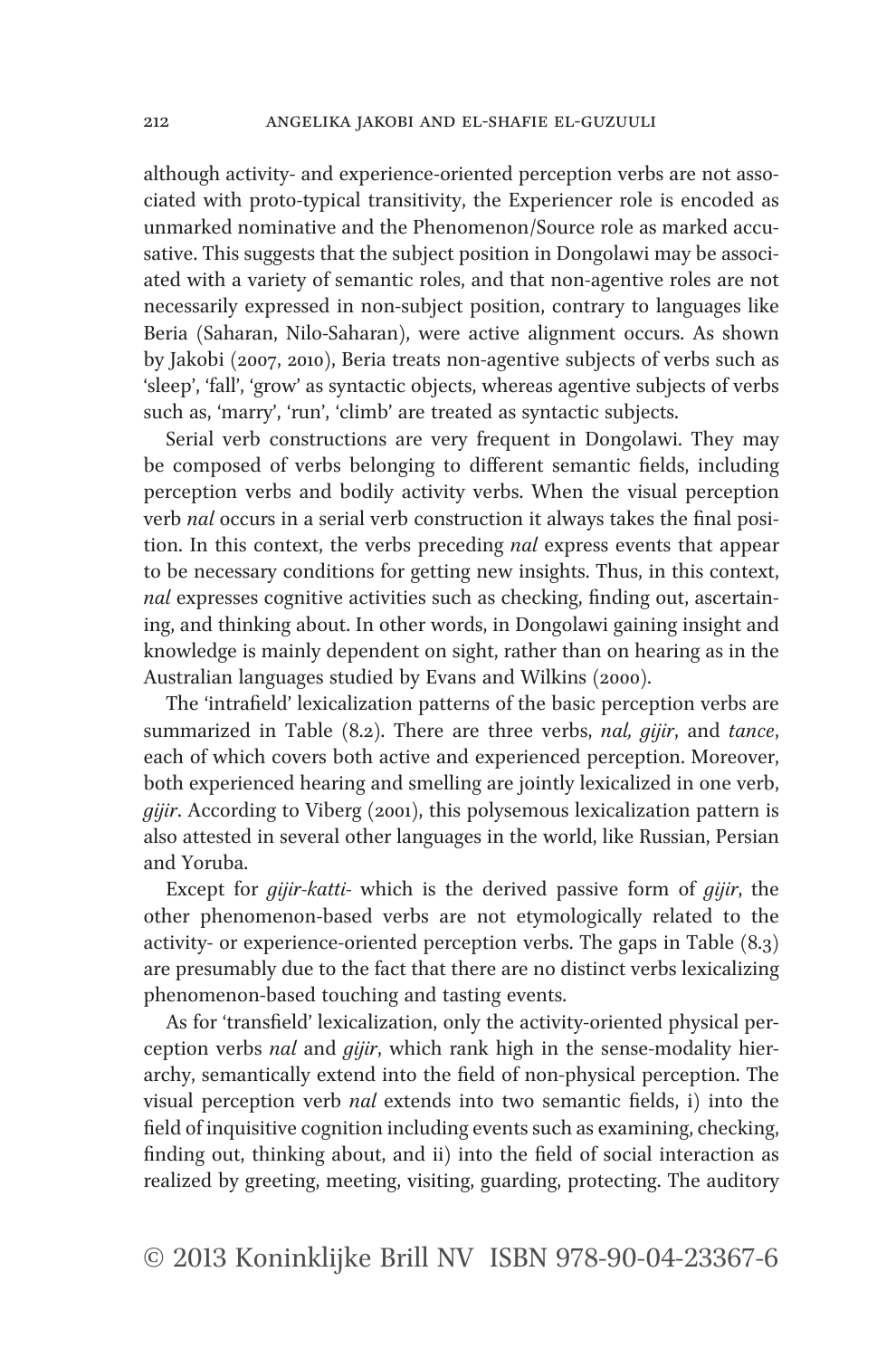|         |              |                | Sense-modality Activity-oriented Experience-oriented Phenomenon-oriented |
|---------|--------------|----------------|--------------------------------------------------------------------------|
| sight   | nal          | nal            | waandi                                                                   |
| hearing | gijir        | gijir          | gijir-katti- (passive)                                                   |
| smell   | sunde        | gijir          | iris=ki ko, numme                                                        |
| touch   | tabbe, jaabe | hissee $(Ar.)$ |                                                                          |
| taste   | tance        | tance          |                                                                          |

Table 8.3. Intrafield lexicalization patterns of basic perception verbs

Table 8.4. Verbs expressing cognitive and mental perception (all data from Armbruster)

| aaminee $(Ar.)$<br>aar<br>baal ko $(Ar.)$ | believe in, trust<br>understand, comprehend $\langle\langle$ seize, grasp, catch $\rangle$<br>pay attention, attend, take care, mind, heed, notice |
|-------------------------------------------|----------------------------------------------------------------------------------------------------------------------------------------------------|
| hemmee $(Ar.)$                            | be anxious, worried, concerned, troubled                                                                                                           |
| iiw                                       | forget                                                                                                                                             |
| jerribee $(Ar.)$                          | try                                                                                                                                                |
| jille                                     | remember, think, think about                                                                                                                       |
| kuur                                      | learn                                                                                                                                              |
| saddigee $(Ar.)$                          | believe                                                                                                                                            |
| upur                                      | know, know how to, understand, recognize                                                                                                           |

verb *gijir* extends into the domain of social behaviour, too, as attested by the readings 'accept advice' or 'take advice' and 'obey'.

Neither *nal* nor *gijir* lexicalize cognitive events such as understanding, grasping, comprehending, knowing, remembering, thinking or learning. These events are rather rendered by distinct verbs that are obviously not etymologically related to *nal* and *gijir*, as attested in Table (8.4) (the list is probably not exhaustive). Note that several of these lexical items are borrowed from Arabic, thus showing the deep structural and conceptual influence of the latter on the Dongolawi language.

Finally, we notice that Dongolawi (a Nilo-Saharan language) shares a number of lexicalization patterns with Kambataa, a Cushitic language spoken in Ethiopia. According to Yvonne Treis (2010: 3279), "[t]here is no lexical diffferentiation of activities and experiences in the domain of vision and hearing [. . .]." If one compares Table (8.5) (which does not account for phenomenon-oriented perception verbs) with Table (8.3) above one realizes that 'see' and 'hear' share the same lexicalization patterns. It remains to be determined to what extent these patterns are more widespread in the area.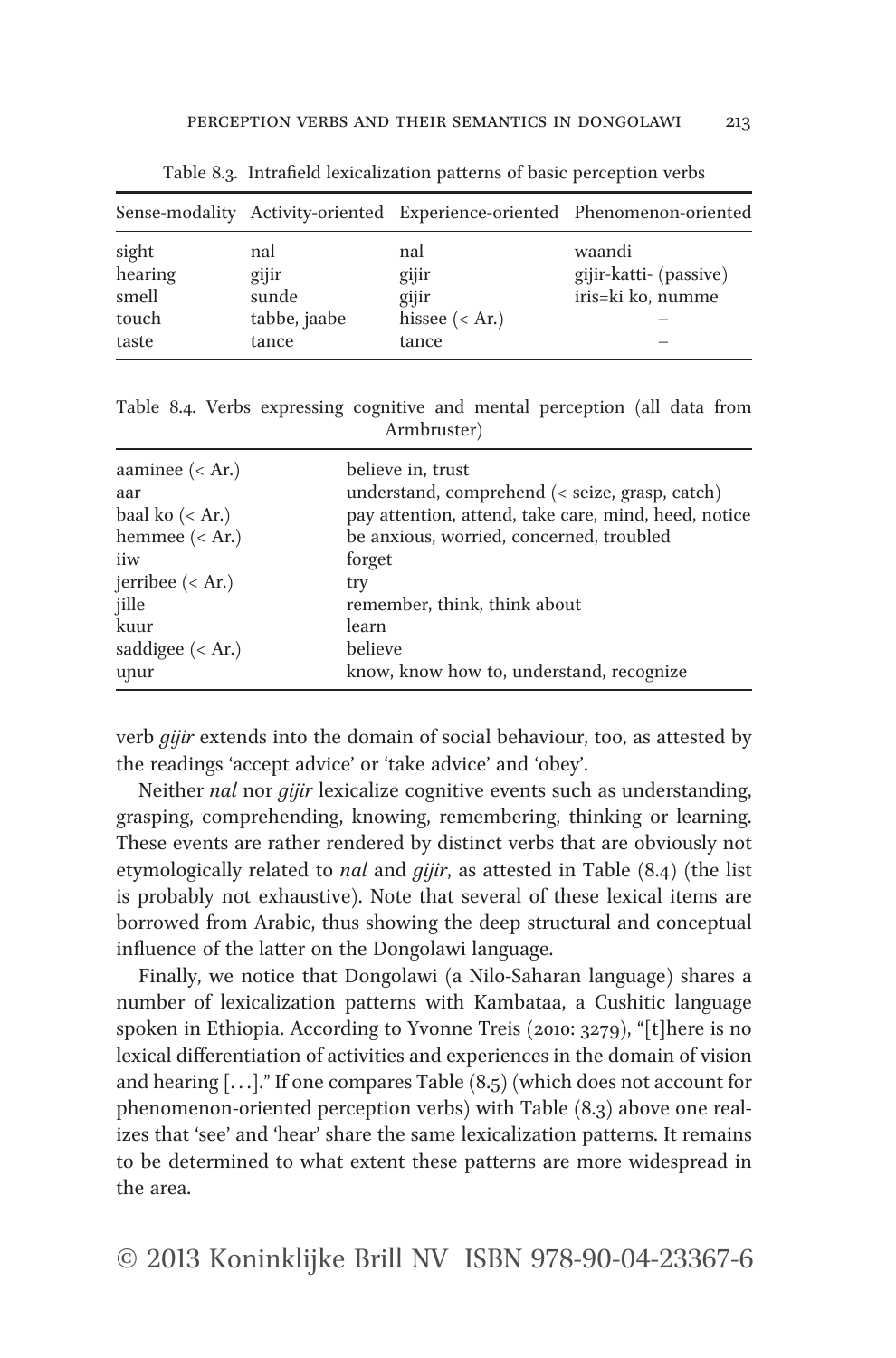| Sense-modality | Activity     | Experience       |
|----------------|--------------|------------------|
| sight          | <b>SEE</b>   | <b>SEE</b>       |
| hearing        | <b>HEAR</b>  | <b>HEAR</b>      |
| smell          | <b>SMELL</b> | <b>SMELL</b>     |
| touch          | <b>SEE</b>   | <b>HEAR-Pass</b> |
| taste          | <b>SEE</b>   | <b>HEAR-Pass</b> |

Table 8.5. Perception verbs in Kambaata (adapted to layout of Table 8.3)

The comparison of Dongolawi perception verbs with those of the Ethiopian linguistic area (Treis 2010) reveals further shared lexicalization patterns. Similar to the serial verb constructions in which Dongolawi *nal* is combined with other perception verbs, in Kambaata (Cushitic) and Baskeet (Omotic), 'see' is attested in combination with verbs expressing active touching, tasting, feeling. However, in these languages the verbs preceding 'see' are marked as non-finite converbs and therefore differ from the unmarked serial verbs attested in Dongolawi.

Similar to Dongolawi *nal* which in serial verb constructions expresses cognitive activities such as 'check', 'find out', 'ascertain', Kambaata *xuud* 'see' heading converb constructions semantically extends to 'check', 'examine' and 'consider'. Treis (2010) therefore draws the conclusion that *xuud* "is often used to express that knowledge is acquired actively or that evidence is requested or looked for by a controlling agent". The semantic extension of 'see' to 'check' is also attested in Amharic and Sidama.

Furthermore, comparable to *numme* in Dongolawi, languages of the Ethiopian linguistic area are known to have a distinct evaluative olfactory verb expressing 'have a good smell'. However, the opposite evaluative verb expressing 'have a bad smell' is not attested in these languages (Treis 2010). This is also true for Dongolawi.

Although we do not know how widely these lexicalization patterns are geographically distributed, we would like to point out that they provide additional support for Dimmendaal's hypothesis of a former typological convergence zone stretching from Eritrea in the east to Tchad in the west. According to Dimmendaal (2007), in this zone, Nilo-Saharan languages (including Nubian) were in contact with genetically unrelated Afro-Asiatic languages of Ethiopia. Up to now this hypothesis has mainly been based on morphological and syntactic features. Shared lexicalization patterns may turn out to provide additional evidence for language contact in that area.